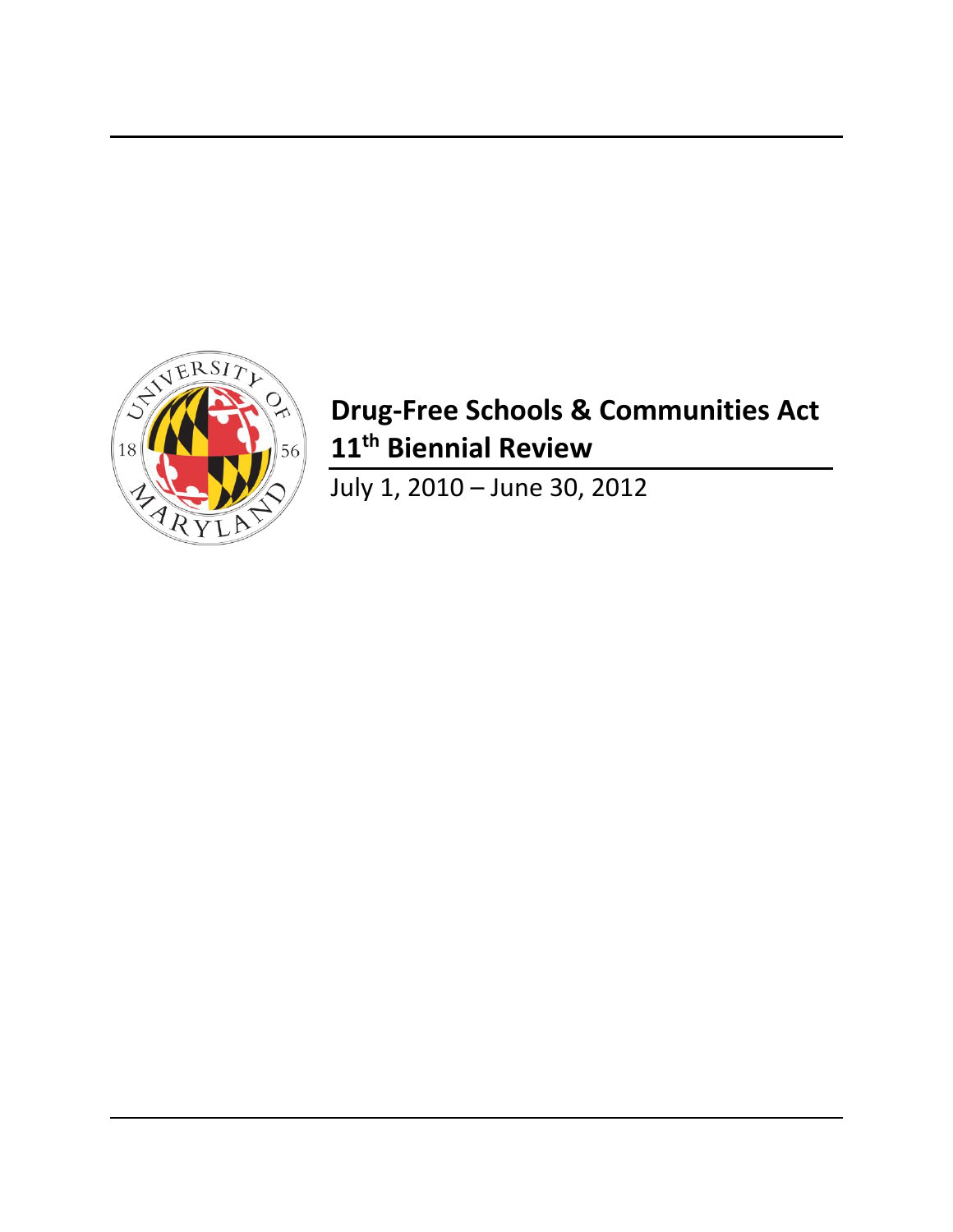## **Introduction**

As a condition of receiving funding under any federal program, the Drug-Free Schools and Communities Act Amendments of 1989 (the "1989 Act")<sup>1</sup> required that institutions of higher education ("IHE") certify by October 1, 1990 that they had adopted and implemented a drug and alcohol prevention program. This was a one-time certification requirement. On September 15, 1990, the University of Maryland, College Park certified its compliance with the 1989 Act to the U.S. Department of Education.

The 1989 Act requires that each IHE's drug and alcohol program, at a minimum, include:

- a) the annual distribution to employees and students of a written statement which covers five topics, each of which is specifically defined in the implementing regulations; and,
- b) a biennial review by the IHE of its program. The purpose of the biennial review is to determine program effectiveness and implement changes as needed, and to ensure that the disciplinary sanctions imposed on students and employees for drug and alcohol policy violations are consistently enforced.
- c) the Higher Education Opportunity Act (HEOA), signed into law on August 14, 2008, amends the HEA's biennial review provision to require institutions to determine (i) the number of drug and alcohol-related violations and fatalities that occur on campus or as part of institutional activities and are reported to campus officials and (ii) the number and type of institutional sanctions that are imposed as a result of those violations and fatalities. The University has been capturing this data since the HEA's inception, so no changes are required. HEOA Section 107; 20 U.S.C. Section 1011(i).

Under the 1989 Act, the Secretary of Education is authorized to review annually a representative sample of IHE drug and alcohol prevention programs for compliance with the Act. As part of this review, an IHE is required to provide the Secretary access to personnel records, and any other information requested by the Secretary to review the IHE's adoption and implementation of its program. Upon request, an IHE must provide to the Secretary, and to the public, a copy of the writing provided annually to employees and students, as well as a copy of the IHE's biennial review.

## **Compliance**

 $\overline{a}$ 

The University's 11<sup>th</sup> Biennial Review; covering period of July 2010 to June 2012, of its drug and alcohol prevention program and policies was conducted with representation from the University Health Center, Department of Public Safety, the Office of Student Conduct, Department of Resident Life, and the Department of Fraternity & Sorority Life. In compliance with the 1989 Act, the Evaluating Committee determined that since 2006 the Review should consist of three parts:

- 1. Documentation and evaluation of the University's compliance with the 1989 Act's requirement that a written statement be sent annually to each employee and student;
	- 1 **Public Law 101-226, 34 CFR Part 86.**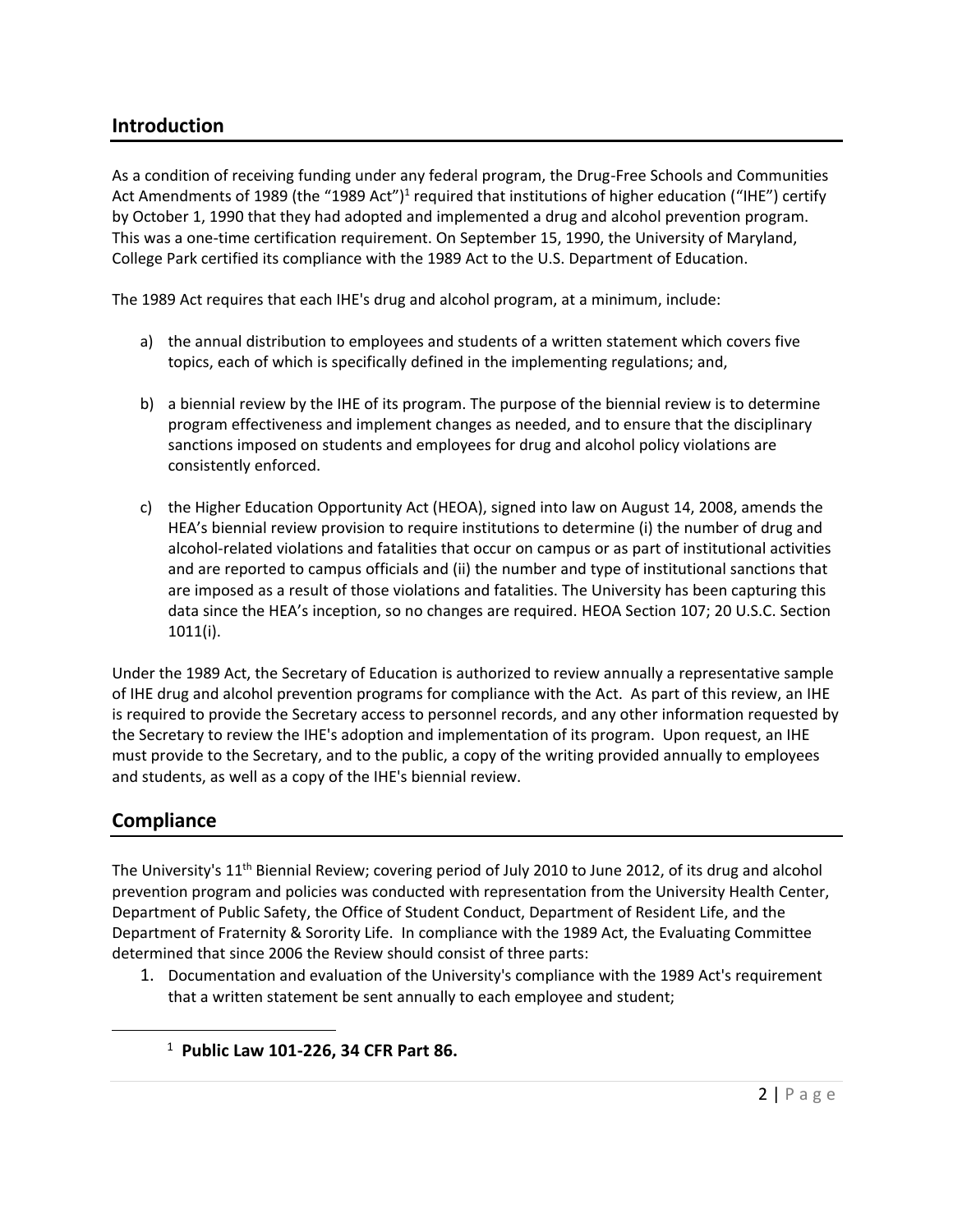- 2. Documentation and evaluation of the effectiveness of drug and alcohol prevention programs; and;
- 3. Documentation and evaluation of the enforcement of disciplinary sanctions imposed on students and employees. The 1989 Act requires that similarly situated offenders be treated in a similar manner.

Electronic copies of the Biennial Review are kept in the Campus Alcohol Programs office within the University Health Center and the Office of Legal Affairs. To request a current or past Biennial Review please contact the Office of Legal Affairs. Currently, all past (starting with the 1996 report) and current Biennial Reviews are permanently kept on file in an electronic format.

## **Annual Distribution of Drug and Alcohol Policy**

## **Distribution to Employees:**

Acting President Wallace D. Loh, respectively, sent an electronic notice of the U*niversity's Employee Drug and Alcohol Abuse Policy* (Appendix 1) to all University employees at their individual campus email addresses during the Fall semesters for each year of the reporting period. Supervisors were instructed to provide written copies of the policy for any employee who does not have access to a computer.

The *University's Employee Drug and Alcohol Abuse Policy* covers the following topic areas:

- 1. Prohibited Conduct & Review of Campus Alcohol and Other Drug Policies
- 2. Disciplinary sanctions that the University will impose on Employees
- 3. Legal Sanctions under Federal, State, and Local laws relating to alcohol and drug use
- 4. Health Risks
- 5. Drug and Alcohol Programs Available to Employees

The *University's Employe[e Alcohol and Other Drug Abuse Policy](http://www.president.umd.edu/policies/docs/VI-800A.pdf)* is also available for review online.

## **Distribution to Students:**

An electronic notice of the University's *Student Alcohol and Other Drug Policy and Resource Guide* (Appendix 2) was sent to each student who was taking one or more classes for any type of academic credit during the Fall semesters for each year of the reporting period. The electronic delivery method increases the receipt rate as more students maintain their e-mail address than their mailing address; additionally, this method reduces expenses and the environmental impact by the University.

The *Student Alcohol and Other Drug Policy and Resource Guide* covers the following topic areas:

- 1. Review of Policies and Disciplinary Sanctions
- 2. Health Risks and Physiological Effects
- 3. Local, State, and Federal Laws
- 4. University Programs and Intervention Options
- 5. Campus and Community Resources

The University's *[Student Alcohol and Other Drug Policy and Resource Guide](http://www.health.umd.edu/sites/default/files/AOD%20Policy%20And%20Resource%20Guide%202014-2015.pdf)* is also available for review on the University Health Center's website.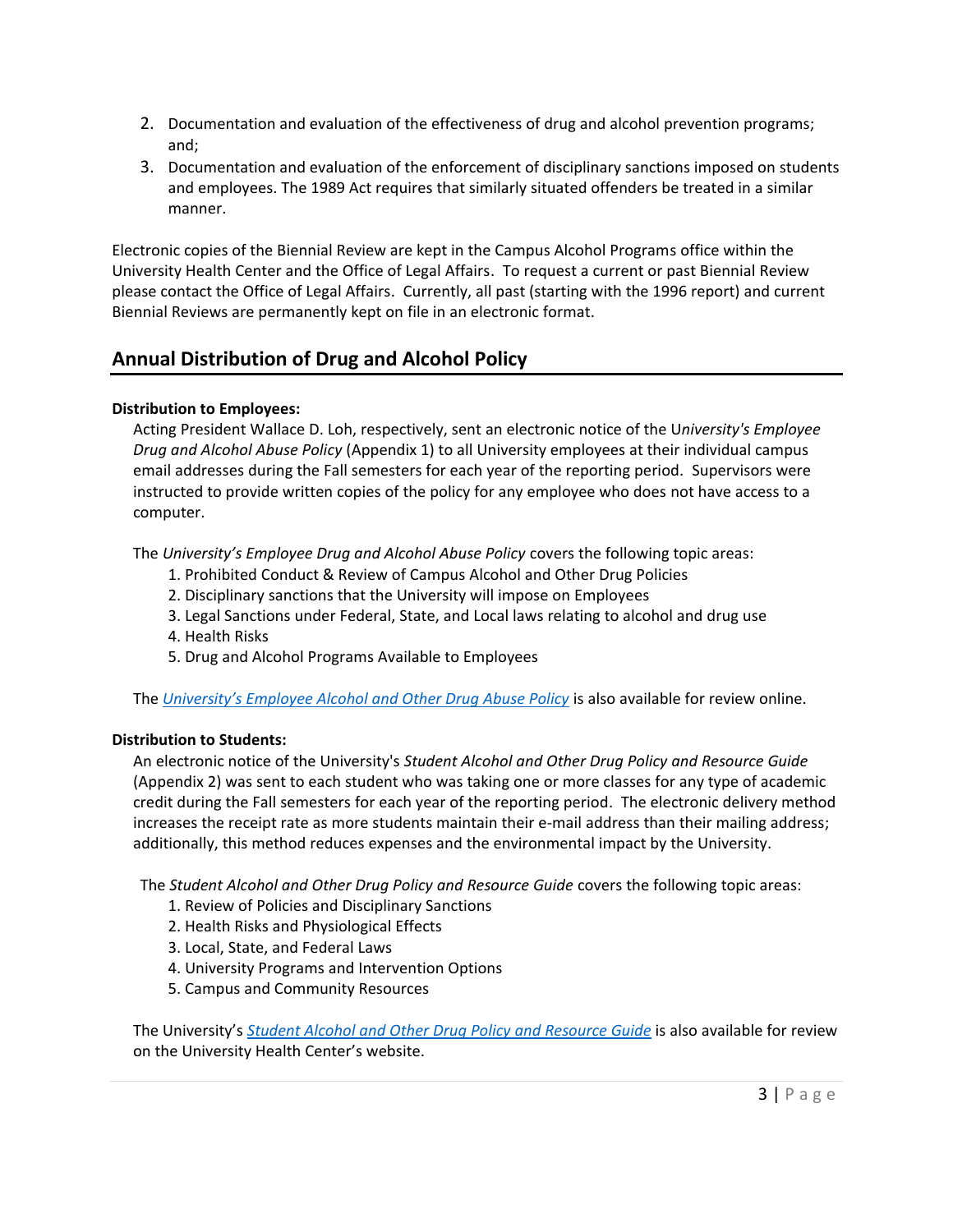## **Alcohol and Other Drug Policies and Enforcement**

## **I. Policy Review**

The University of Maryland at College Park recognizes that the illegal or abusive use of drugs or alcohol by members of the campus community jeopardizes the safety of the individual and the campus community, and is inimical to the academic learning process. The University of Maryland is therefore committed to having a campus that is free of the illegal or abusive use of drugs and alcohol. In keeping with this commitment, it is the policy of the University that the illegal or abusive use of drugs or alcohol is prohibited on University property or as part of University activities.

Policies and procedures related to alcohol and other drugs include:

#### Student Affairs Policies

- $V-1.00(B)$  Student Code of Conduct
- $V-1.00(D)$  Resident Life Alcohol Policy
- $V-1.00(E)$  Resident Life Drug Policy
- [V-1.00\(I\)](http://www.president.umd.edu/policies/2014-V-100i.html) Greek Social Policy
- $V-1.00(J)$  Promoting Responsible Action in Medical Emergencies

#### Student Athlete Policies

- [V-2.00\(B\)](http://www.president.umd.edu/policies/docs/V-200B.pdf) Drug Policy for Student-Athletes
- $V-2.00(C)$  Policy on Conduct and Ethics for Student-Athletes

#### Policies on Use of Alcoholic Beverages

- [VI-8.00\(A\)](http://www.president.umd.edu/policies/docs/VI-800A.pdf) Policy on Employee Alcohol and Other Drug Abuse
- [VI-8.00\(B\)](http://www.president.umd.edu/policies/docs/VI-800B.pdf) Policy on Student Alcohol and Other Drug Abuse
- [VI-8.00\(C\)](http://www.president.umd.edu/policies/2014-VI-800c.html) Policy on Possession or Use of Common Containers of Alcohol
- [VI-8.00\(D\)](http://www.president.umd.edu/policies/2014-VI-800d.html) Policy on Alcohol-Related Advertising, Promotions, or Events
- $V1-8.00(E)$  Drug and Alcohol Policy and Testing Procedures Applicable to Employees Required by Job Function to have a Commercial Driver's License
- $\blacksquare$  [VI-8.00\(F\)](http://www.president.umd.edu/policies/docs/VI-800F.pdf) Fitness for Duty Policy and Procedures
- **E** Athletic Council Policy Manual [Distribution at Athletic Events](http://www.umterps.com/fls/29700/pdf/athleticcouncil/1314AC_PolicyManual.pdf?DB_OEM_ID=29700)
	- o Comcast Center page 18
	- $\circ$  Byrd Stadium page 77
- **Event Management Handbook [Campus Event Alcohol Policy](http://thestamp.umd.edu/Portals/0/QuickGallery/1019/110938EMH_Jan_11_version.pdf) (page 38)**

## **II. Enforcement**

**Employees:** The University Human Resources Staff Relations Office is responsible for providing advice to employees, administers, managers, and supervisors on a variety of employee relations issues; including enforcing employee alcohol and other drug policies. Services such as drug testing for employees and the Faculty Staff Assistance Program (FSAP) are housed within the University Health Center. More information on FSAP can be found in the AOD Programs & Interventions Section of this report.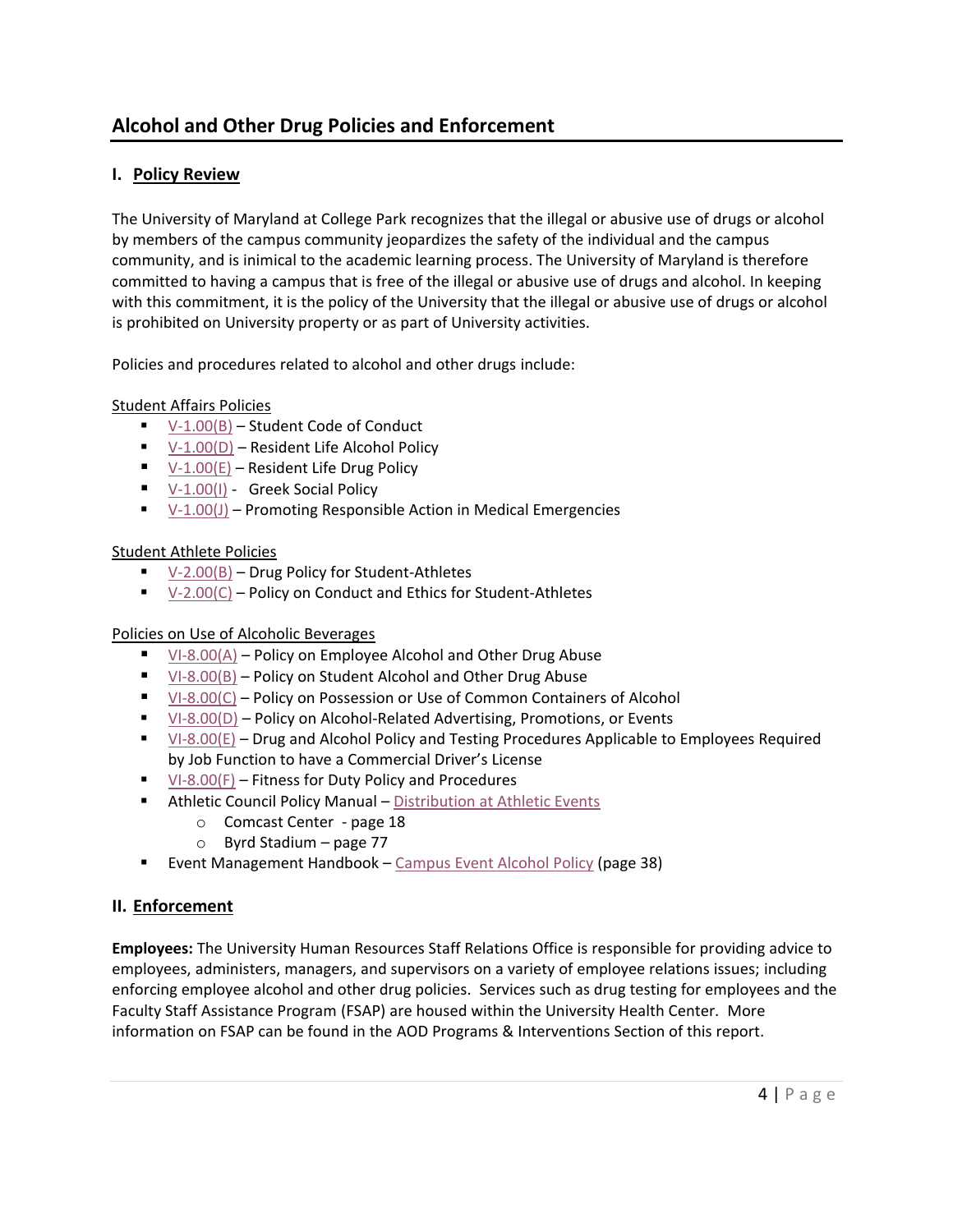**Students:** The University has three primary departments that enforce and address student policy violations:

## **A. University of Maryland Department of Public Safety**

The University of Maryland Police Department is a professional law enforcement organization that employs over 100 dedicated men and women. These individuals provide a complete array of law enforcement and related services to a community of approximately 60,000 members, which includes a student population of approximately 37,000. UMPD Officers are State certified in accordance with Article 41, Section 4-201 of the Annotated Code of Maryland and have all the same powers and authority as any other sworn police officer in Maryland; each officer is empowered by State law to make arrests, investigate crimes, and carry firearms. Furthermore, the University of Maryland Police Force is the primary agency responsible for policing property owned, operated, leased by, or under the control of the University of Maryland System.

| <b>Alcohol and Other Drug Incidents</b> |     | <b>FY12</b> |
|-----------------------------------------|-----|-------------|
| <b>Alcohol Violations</b>               | 189 | 214         |
| Drug Incidents                          | 312 | 289         |
| <b>Total Incidents</b>                  | 501 | 503         |

| <b>Crime/Incident Reports Involving AOD</b>    | <b>FY11</b> | <b>FY12</b> |
|------------------------------------------------|-------------|-------------|
| Injured/Sick Person                            | 87          | 60          |
| <b>Disorderly Conduct</b>                      | 33          | 22          |
| Property Crimes (Theft, Vandalism, etc.)       | 24          | 14          |
| Crimes Against Person (Robbery, Assault, etc.) | 11          | 10          |
| <b>Miscellaneous Reports</b>                   | 27          | 38          |
| <b>Total Reports</b>                           | 182         | 144         |

| <b>Drug/Alcohol Arrests</b>             | <b>FY11</b> | <b>FY12</b> |
|-----------------------------------------|-------------|-------------|
| <b>DUI Arrests</b>                      | 274         | 249         |
| (traffic)                               |             |             |
| Arrests/Citations in Lieu of Arrest for | 346         | 389         |
| Drug/Alcohol Offenses (non-traffic)     |             |             |
| <b>Total AOD Arrests</b>                | 620         | 638         |

## **B. The Office of Rights & Responsibilities**

The Office of Rights and Responsibilities is a unit of the Department of Resident Life and administers rules and adjudicative processes that serve three necessary goals: (1) maintain the safety and necessary order for an academic residence community, (2) determine accountability for prohibited behavior and, (3) to foster among students an understanding of their accountability as community members. The office promotes the Department of Resident Life's Community Living Principles by balancing the needs of individual students with the needs of the community, and strives to educate students about each individual's obligation to help assure a safe, secure, and nurturing academic environment.

Students found responsible for alcohol related violations are typically placed on Housing Probation for a minimum of one semester and assigned to complete an online alcohol education assessment and meet with a counselor in the Health Center for a Brief Motivational Interview. Students who require a higher level of intervention receive more intensive counseling through the Health Center. Students found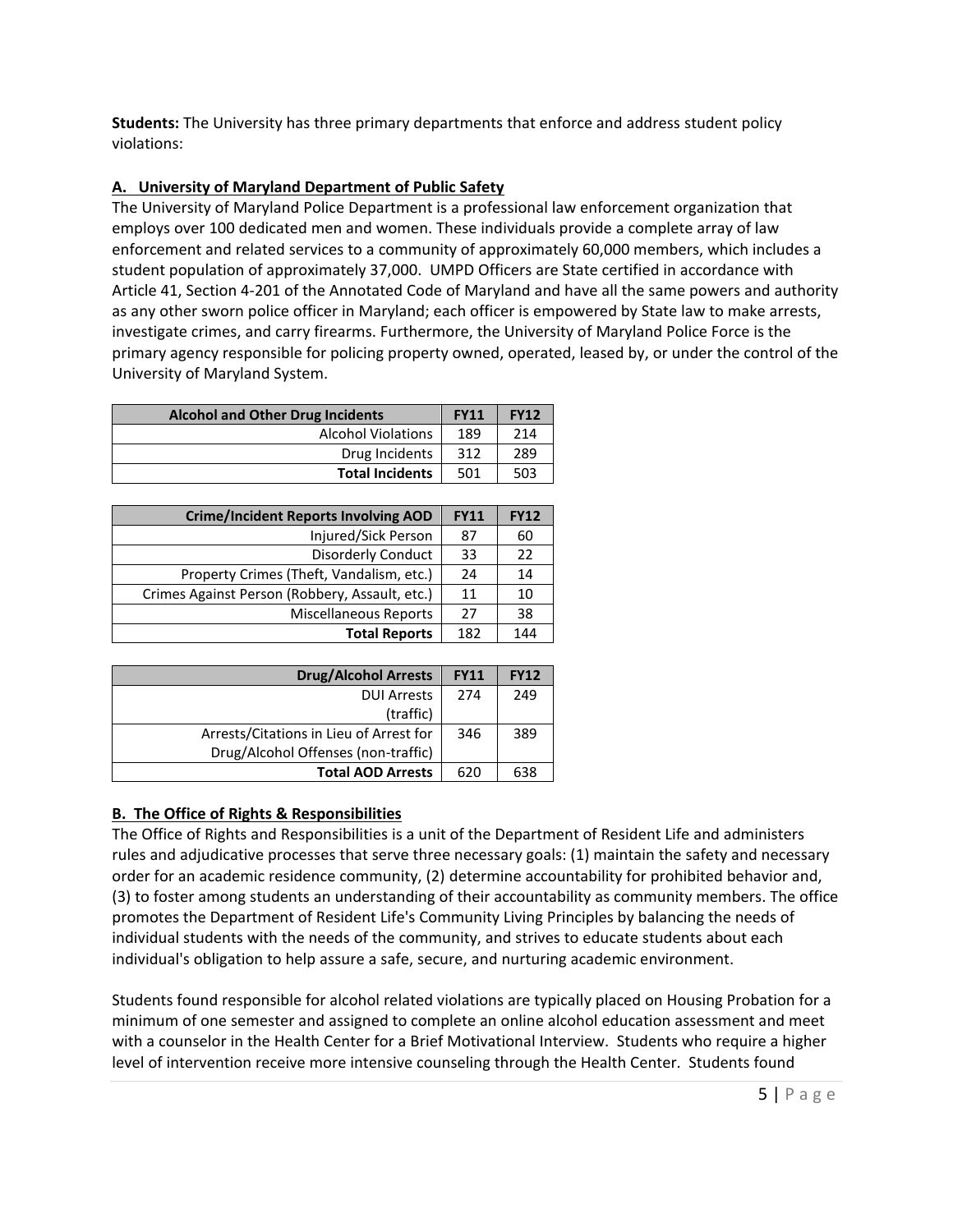responsible for drug related violations are typically terminated from Housing and suspended from the University. For students who are willing to enter the University's Drug Testing and Substance Abuse Intervention Program, they are able to withhold the Suspension as long as they successfully complete the programs.

| <b>Alcohol and Other Drug Incidents</b>                             | <b>FY11</b> | <b>FY12</b>    |
|---------------------------------------------------------------------|-------------|----------------|
| Alcohol as the main policy violation                                | 298         | 262            |
| Alcohol Transports to Hospital                                      | 59          | 76             |
| Alcohol Near-Transports                                             | 27          | 39             |
| Drug-Related Incidents                                              | 172         | 173            |
|                                                                     |             |                |
| Rule A10 Violations                                                 | 4           | $\overline{2}$ |
| (distribution, sale, or provision of alcoholic beverage to a minor) |             |                |
| <b>Rule B21 Violations</b>                                          | 411         | 348            |
| (possession or use of alcoholic beverages by a minor)               |             |                |
| <b>Rule A9 Violations</b>                                           | 52          | 43             |
| (possession, use, sale, distribution, or provision of inhalants,    |             |                |
| marijuana, or any controlled substance or illegal drug)             |             |                |
| <b>Rule B24 Violations</b>                                          | 54          | 40             |
| (use/possession of drug paraphernalia)                              |             |                |
|                                                                     |             |                |
| Incidents under the Responsible Action Policy                       | 61          | 68             |

## **C. The Office of Student Conduct**

The Office of Student Conduct strives to resolve allegations of misconduct under the Code of Student Conduct and the Code of Academic Integrity in a manner consistent with the core values of fairness, honesty and integrity. Moreover, we acknowledge the importance of balancing the interests of the individual student and the community at large, as well as protecting the integrity of the institution and its values. As a component of our work, we seek to involve students in the judicial process - recognizing the significant responsibility they maintain in the protection of the university community. To foster future leaders and sound citizens, we promise to invest in their learning and character development.

## Reporting Period (2010-2011)\*

| <b>Alcohol and Other Drug Incidents</b>       | AY2010-2011 |
|-----------------------------------------------|-------------|
| <b>Alcohol Violations</b>                     | 53          |
| Incidents under the Responsible Action Policy | 13          |
| Drug-Related Incidents                        | 42          |

\*Reporting Period specifies the period incidents referred to the Office of Student Conduct between June 1, 2010, through May 31, 2011.

During the FY2011 year, the Responsible Action Protocol was proposed and passed by the University Senate to be codified as a University Policy. Additionally there were changes to the *Code* which included Alcohol as a stated prohibition rather than being contained as part of Part 9(o) [Other University Policies]. The promotion of the Responsible Action Policy along with the changes to the Alcohol policy led to changes in the numbers of alcohol violations and applications of the Responsible Action Policy. Reporting Period (2011-2012)\*

Alcohol and Other Drug Incidents | AY2011-2012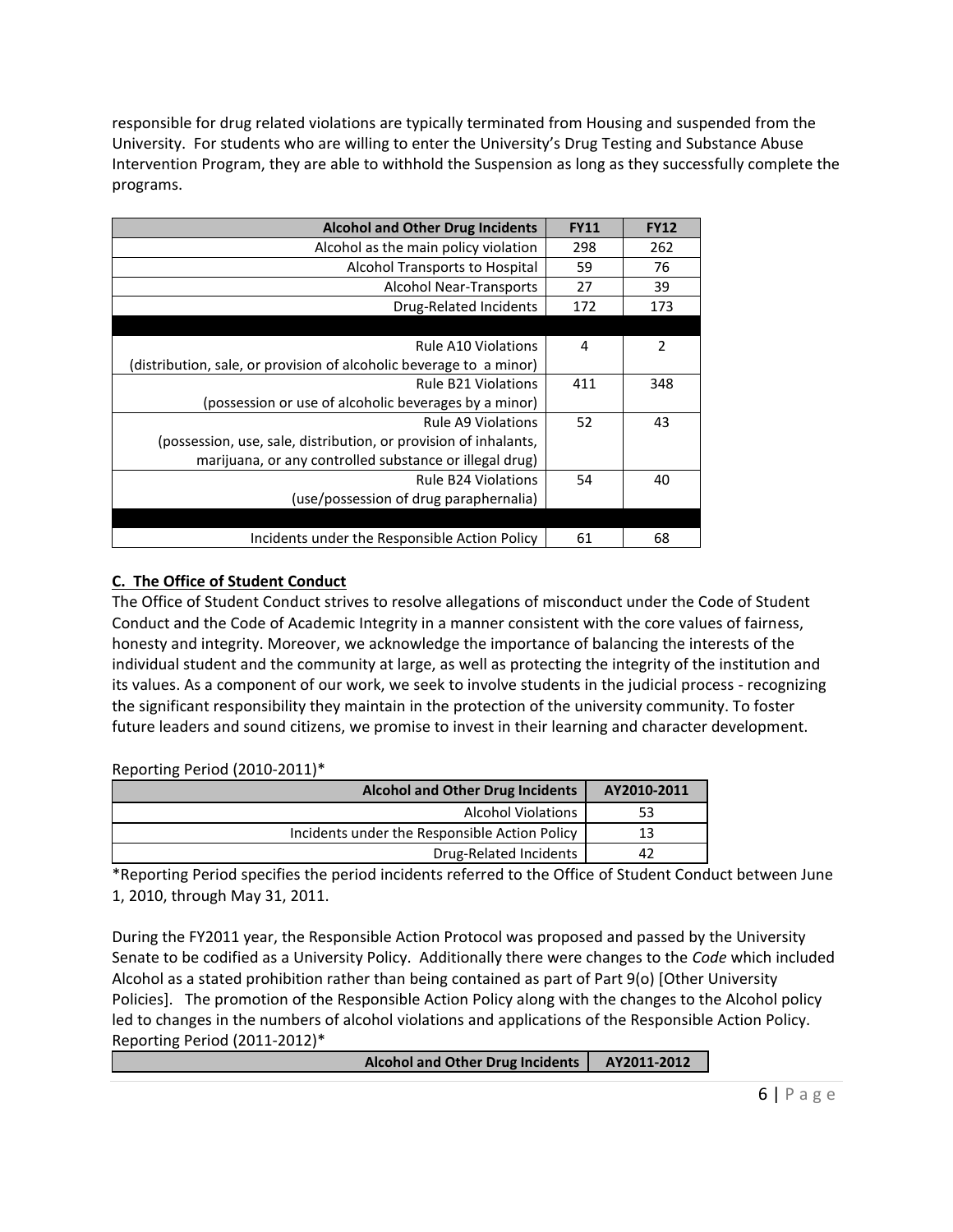| <b>Alcohol Violations</b>                     |    |
|-----------------------------------------------|----|
| Incidents under the Responsible Action Policy |    |
| Drug-Related Incidents                        | 44 |

\*Reporting Period specifies the period incidents referred to the Office of Student Conduct between June 1, 2011, through May 31, 2012.

Under the Code of Student Conduct, the penalty for a first time drug related offense is a one-year suspension. Offenders may be offered an alternative sanction that would withhold an active suspension, but require random drug testing for a period not to exceed two years and completion of a substance abuse education program. Students may also be required to complete research papers, university and/or community service. During the 2010-20111 reporting period 37 students were given an alternative sanction. A total of 4 students were suspended and 1 student was expelled for drug related offenses. During the 2011-2012 reporting period, 43 students were given an alternative sanction while 1 student was suspended for drug related offenses.

First time offenders of the alcohol policy may be issued a Disciplinary Reprimand and required to complete an educational sanction. Repeat offenders may receive an extended period of Disciplinary Probation, required community service hours, and completion of a substance abuse program. In 2010- 2011, 37 students were required to complete a substance abuse program while in 2011-2012, 58 students were required to complete this program.

*\*Disclaimer: Due to a change in data management software by the Office of Student Conduct and Office of Rights and Responsibilities, there may be discrepancies in statistical data reported for these purposes.* 

## **Alcohol and Other Drug Programs and Interventions**

## **I. Department of Public Safety**

Along with providing traditional law enforcement services, the University of Maryland Police Department at College Park is a leader in education -- both of community members and other law enforcement officers. To combat crime, UMPD offers many crime prevention programs that are available to community members at no cost. The Department of Public Safety's (UMPD) commitment to educate the community is demonstrated through numerous initiatives and programs facilitated by the University Police Officers. Such programs and interventions include:

**A. University of Maryland Police Academics:** In addition to the Standardized Field Sobriety Testing Program, officers participated in and taught several additional training programs intended to help officers accurately identify impaired drivers. These courses included:

| Course                                  | # Officers |
|-----------------------------------------|------------|
| Intoximeter Recertification             | 21         |
| Drug Interdiction                       | 4          |
| <b>Drug Recognition Expert</b>          |            |
| A.R.I.D.E.                              | 4          |
| <b>Standardized Field Sobriety Test</b> | q          |
| <b>SFST Instructor</b>                  |            |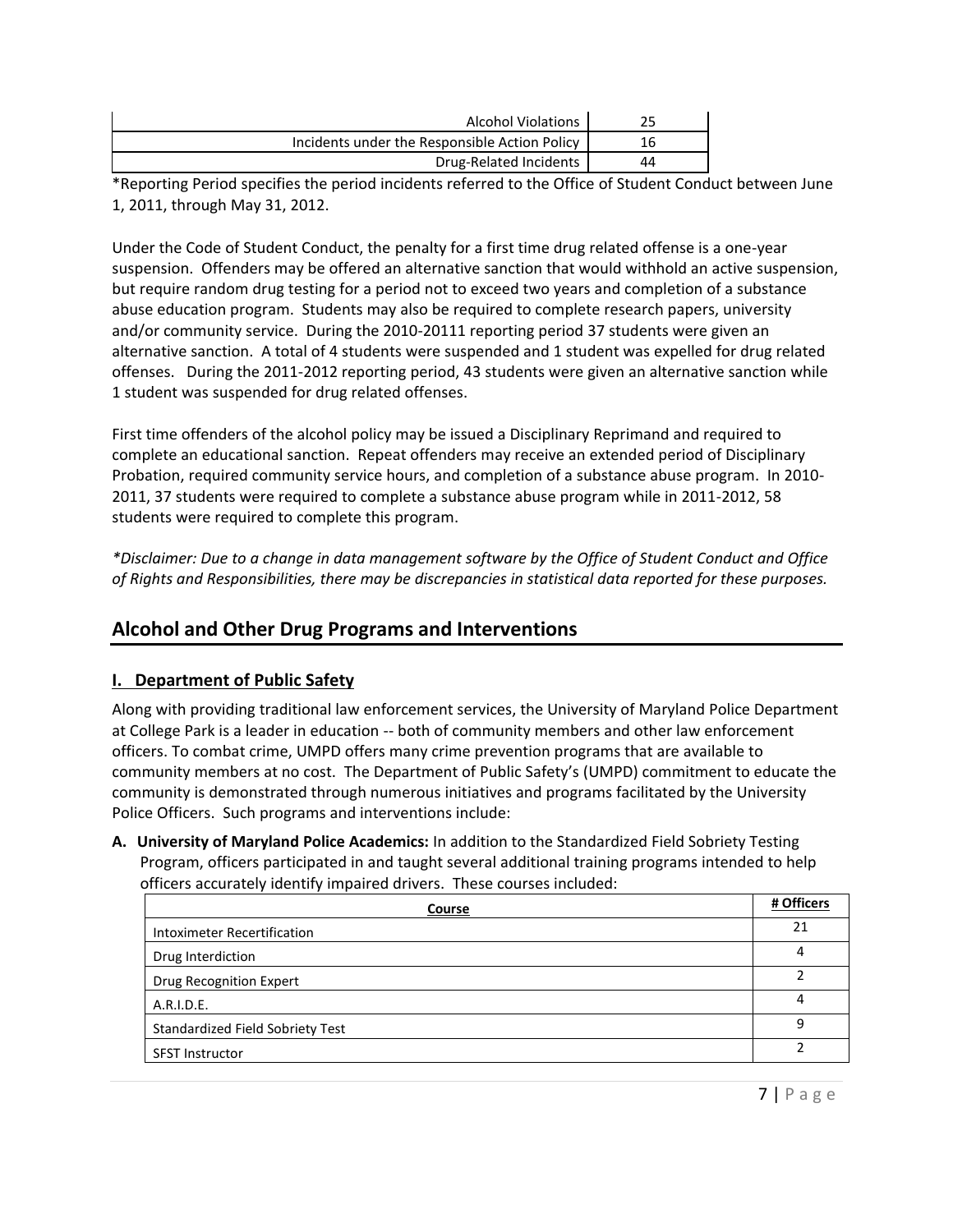| Drug Impaired Driving                                                                                                     | 9  |
|---------------------------------------------------------------------------------------------------------------------------|----|
| 11th Annual Top Gun School, Investigating and Prosecuting Drug Cases                                                      | 2  |
| Party Patrol and Controlled Party Dispersal Techniques for Preventing and Breaking Up Underage<br><b>Drinking Parties</b> | 4  |
| Annual Narcotics Investigators Conference                                                                                 | 1  |
| Fictitious Identification                                                                                                 | 2  |
| <b>Alcohol Enforcement Training</b>                                                                                       | 17 |
| <b>PBT</b>                                                                                                                | 2  |
| <b>DUI Institute</b>                                                                                                      | 2  |
| <b>Fraudulent Document Training</b>                                                                                       | 3  |
| Sobriety Checkpoint Manager Training                                                                                      | 1  |
| <b>SFST Instructor</b>                                                                                                    |    |
| <b>Basic Intoximeter</b>                                                                                                  |    |

- **B. Educational Presentations:** University Police Officers conduct numerous educational presentations on and off campus that include information on alcohol and other drugs. Presentations are conducted during crime prevention programs, Campus Orientation, and training courses for students, faculty, and staff. Additionally, UMPD has partnered with the University Health Center, the Department of Resident Life, and local liquor establishments to facilitate demonstrations with the Fatal Vision Googles, Portable Breath Test, and Fake ID Detection.
	- number of presentations in 2010-2011: 195
	- number of presentations in 2011-2012: 162
- **C. Community Multi-Agency Service Team (CMAST)–** In an effort to further the downward trend of violent crime on and off campus, CMAST was formed by the University of Maryland Police Department and is comprised of stakeholders from the University Health Center, Office of Student Conduct, Off-Campus Housing Services, Department of Fraternity and Sorority Life, City of College Park, Prince George County Police Department, State's Attorney's Office, Prince George County Property Owner's Association, Fire Marshal, and Prince George County Liquor Board. The main function is to discuss, analyze, and address concerns and quality of life issues and collaboratively plan for events within our shared community. The CMAST committee is currently chaired by Chief David Mitchell.

## **II. Department of Resident Life**

The Department of Resident Life aims to promote the existence of an environment where student and community development, academic excellence, respect for individual differences, and constructive social interaction is valued and advanced; and to insure that fiscal and human resources are managed effectively and consistent with University policies and procedures. Understanding that the residence hall environment also has an impact upon the development and well-being of residents, programs and services are provided to shape the quality of the on-campus living experience. Programs related to alcohol and other drugs include:

**A. New Resident Orientation/Fall Welcome Program:** The New Resident Orientation Program/Fall Welcome is held by DRL during every fall opening in order to welcome new first-year students to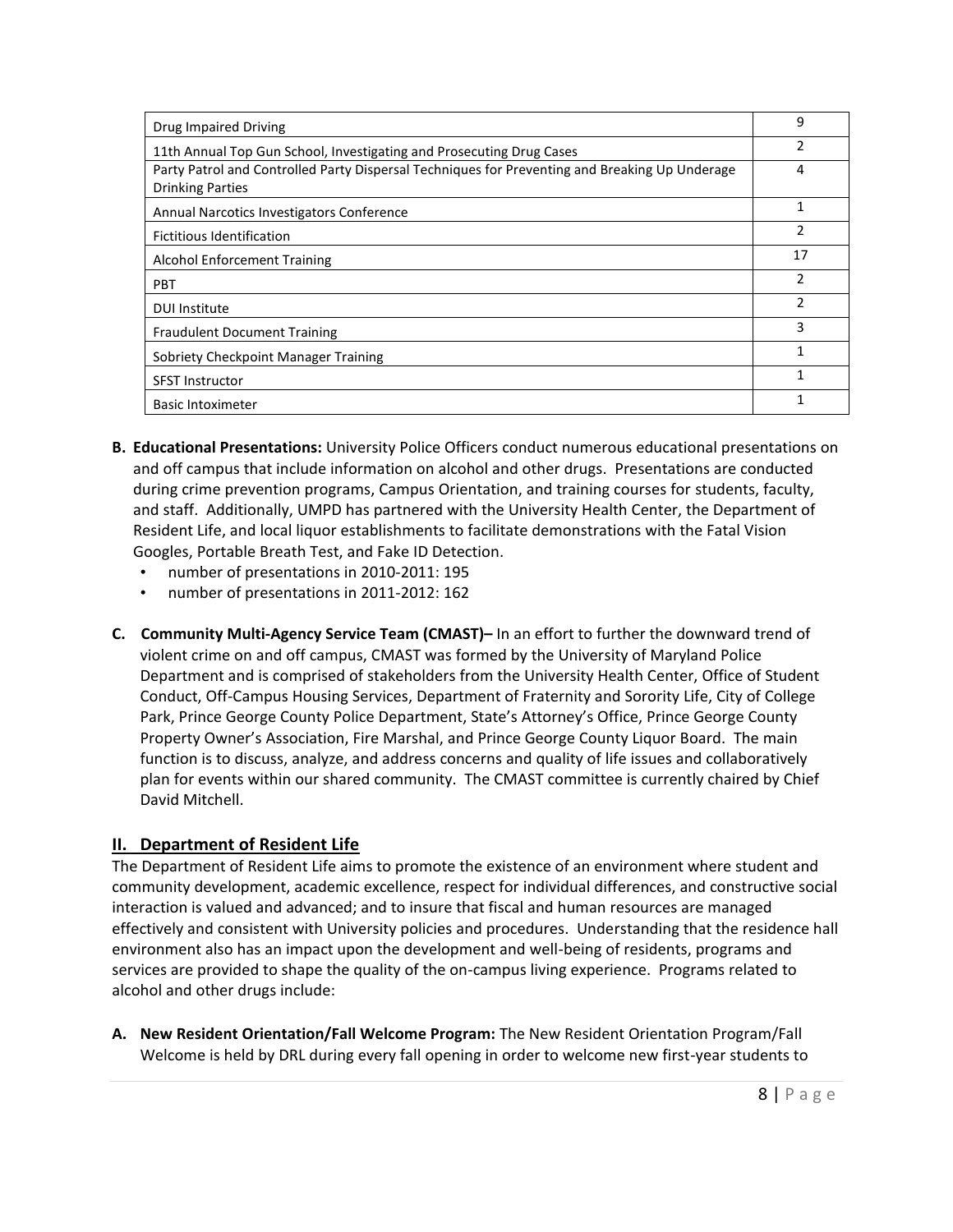campus and provide opportunities for residents to interact with each other, learn about the University and its resources, and learn important messages that will help students navigate their residence hall and University experience.

Each year, as part of the program, several activities are designed to provide messages related to responsible decision-making around alcohol and drugs. The Protect Your Shell Fair is the most vital of those events. Created in 2008 in collaboration with the Health Center, the fair is designed to provide opportunities for students to learn valuable safety messages in a fun and interactive way. Alcohol-related exhibits include the use of fatal vision goggles by the Health Center and University Police and creative exhibits put together by the Alcohol Coalition and Health Center's SAFER Peers, while additional exhibits include information on personal safety, fire safety, sexual assault and relationship violence, and preventing personal and identity theft among other topics.

Additionally, alcohol education was provided during the Stamp Extravaganza Mocktails/Karaoke program (held in 2010 and 2011), which provided students with the chance to be social and have fun performing karaoke and playing trivia in a fun club-like atmosphere while learning important alcohol messages and how to make fun non-alcoholic beverages. Finally, late-night activities (activities stretching until 1am) were provided for the first time in 2011 (laser tag, Capture the Flag, and Ultimate Frisbee).

- **B. Alcohol Talking Points Document**: Every year DRL trains all professional and graduate staff about responding to alcohol incidents, and train and educate all Resident Assistants (RAs), Customer Service Supervisors (CSSs), and Community Assistants (CAs) to respond to alcohol incidents and behaviors. DRL requires all supervisors to discuss alcohol use and its impact on students' roles as employees each year, and we have created a brochure that discusses guidelines to be followed, possible consequences, potential scenarios and helpful language that can be used at floor meetings to discuss the topic with students.
- **C. DRL Web Site and Publications**: DRL has created, and updated occasionally, extensive information on our website about alcohol policies, educational information, and specific information geared toward students and parents. The two pages, "Alcohol Policy and Practices in University of Maryland Residence Halls" ([www.resnet.umd.edu/policies/alcoholpolicy](http://www.resnet.umd.edu/policies/alcoholpolicy)) and "Making Safe Choices About Alcohol" ([www.resnet.umd.edu/policies/aboutalcohol\)](http://www.resnet.umd.edu/policies/aboutalcohol) include links to other important campus and national resources. Additionally, the Department distributes a brochure with information on our alcohol policies as part of our "Safety on Campus Q&A" series.
- **D. Alcohol Poster Series**: In partnership with Public Safety, the Counseling Center, and the Health Center, in 2010 DRL created and began to distribute a road-sign themed poster series that provided alcohol-related information, including references to the legal drinking age, emphasis on alcohol and the negative impact it can have on the academic environment, how to help a friend and how to identify when a person may have alcohol poisoning or a drinking problem. The series of six posters were placed on every residence hall floor and in suites and apartments. Over 10,000 students each year were served with this campaign.

In 2011, this series was redesigned into a five-poster series with messaging that addressed behaviors to avoid as a college student, and encouraging students to make smart choices around alcohol.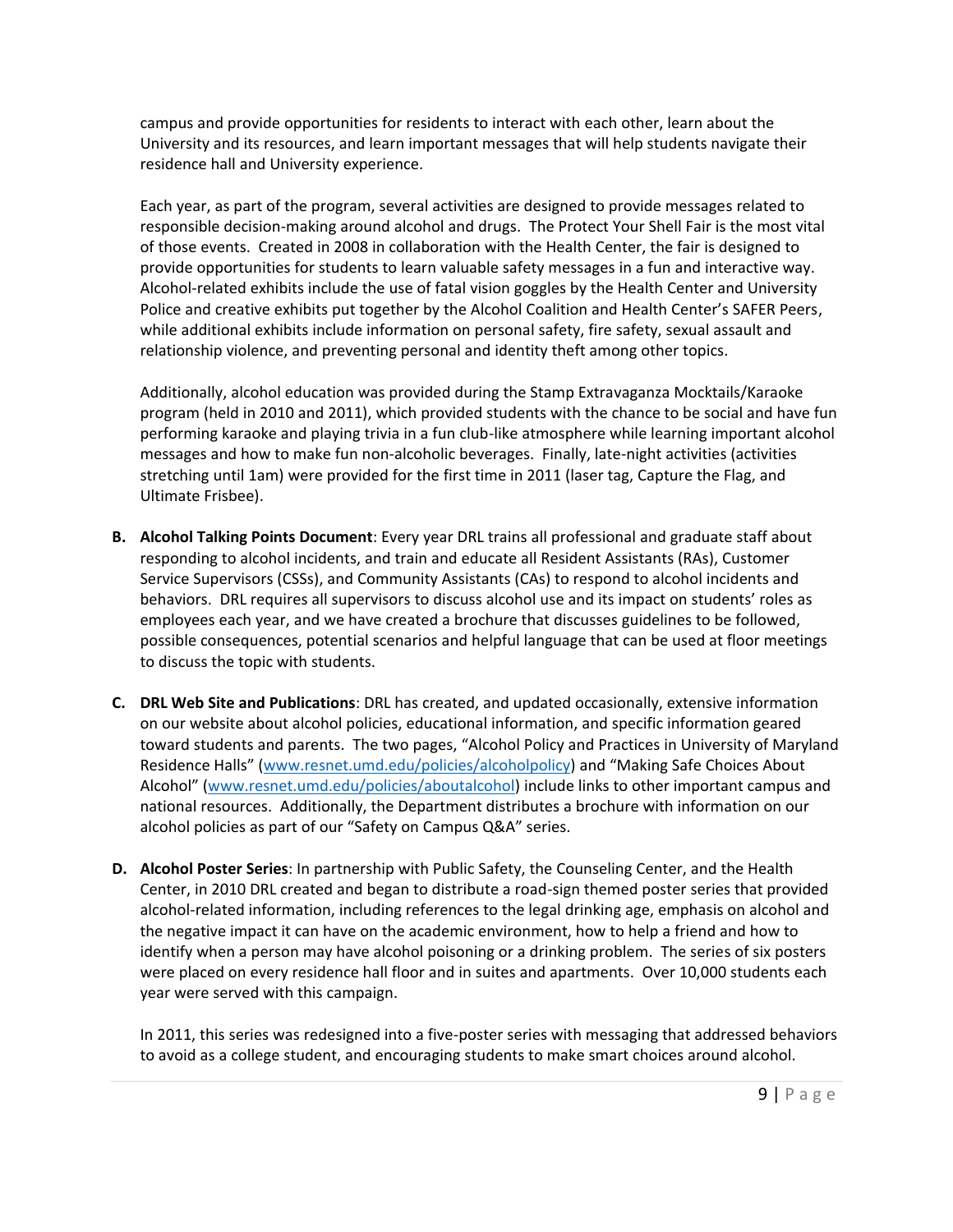- **E. Community-Based Programmatic Efforts:** In addition to campus-wide programming, residence hall communities offer programming designed to meet the needs of their particular population. Examples of community-based and building-based programming included:
	- South Campus Alcohol Mix-Off A large-scale program held during the fall semester for all South Campus residents. Held in the South Campus Dining Hall, it attracts over 300 students each year. All SC staff teams (RA, CA and Area Councils) create and serve mocktails and residents are invited to taste them and vote on their most favorite. Alcohol education materials are distributed during the event. This program has been partially funded each year by the Alcohol Coalition.
	- Thumpin' Thursdays A program sponsored by Leonardtown RAs and Area Council every other Thursday night as an alternative to going to the bars/parties. These varied events include casino nights, movie nights, ice cream socials, "glow in the dark capture the flag", basketball games, "halloscream" and game nights.
	- North Campus Programming For several years, Resident Life staff in North Campus halls have been focusing building-wide or community-wide programming on Tuesday, Thursday, Friday, and Saturday nights, nights that are popular drinking nights for students. In addition, Resident Assistants were encouraged to conduct follow-up meetings with students transported for excessive alcohol consumption. RAs were also assigned to earlier duty rounds beginning in Fall 2010 in order to confront pre-gaming activities.
- **F. RA Floor Meetings:** RAs host mandatory first-floor meetings in the first days of check-in to cover a range of important topics including information related to alcohol and drug policies.
- **G. RA Programs:** In 2008-2009, RAs coordinated 3793 programs and activities for resident students over the course of the year. Programs were divided between impromptu activities – dinners with residents, campus tours, floor movie/discussion nights – and planned events, with topics including academics, safety, multiculturalism, alcohol/substance awareness, the environment, and sportsmanship. In 2011-2012, RAs coordinated 4120 activities and interactions—1944 planned and 2176 impromptu.

## **III. Department of Transportation Services**

The Department of Transportation Services provides a full range of parking and transportation options for the campus community and surrounding areas; including the late-night program Nite-Ride. Nite-Ride is a curb-to-curb service operating seven nights a week from 5:30 p.m. to 7:30 a.m., and serves the immediate campus community. NITE Ride is designed to serve the areas of campus that are not included on the evening service routes. The NITE-Ride program is promoted as a safe transportation option to ensure students are not driving under the influence or walking alone.

## **IV. Faculty Staff Assistance Program (FSAP)**

The Faculty Staff Assistance Program provides assessment, referral, and short-term counseling services (up to 10 sessions) to faculty, staff, and family members of employees. Problem areas for which employees seek out services include: substance abuse; emotional and psychological problems; relationship and family issues; financial; legal and job problems. During the 24 year existence of the program, FSAP have provided direct clinical services to over 3,414 employees and hundreds of their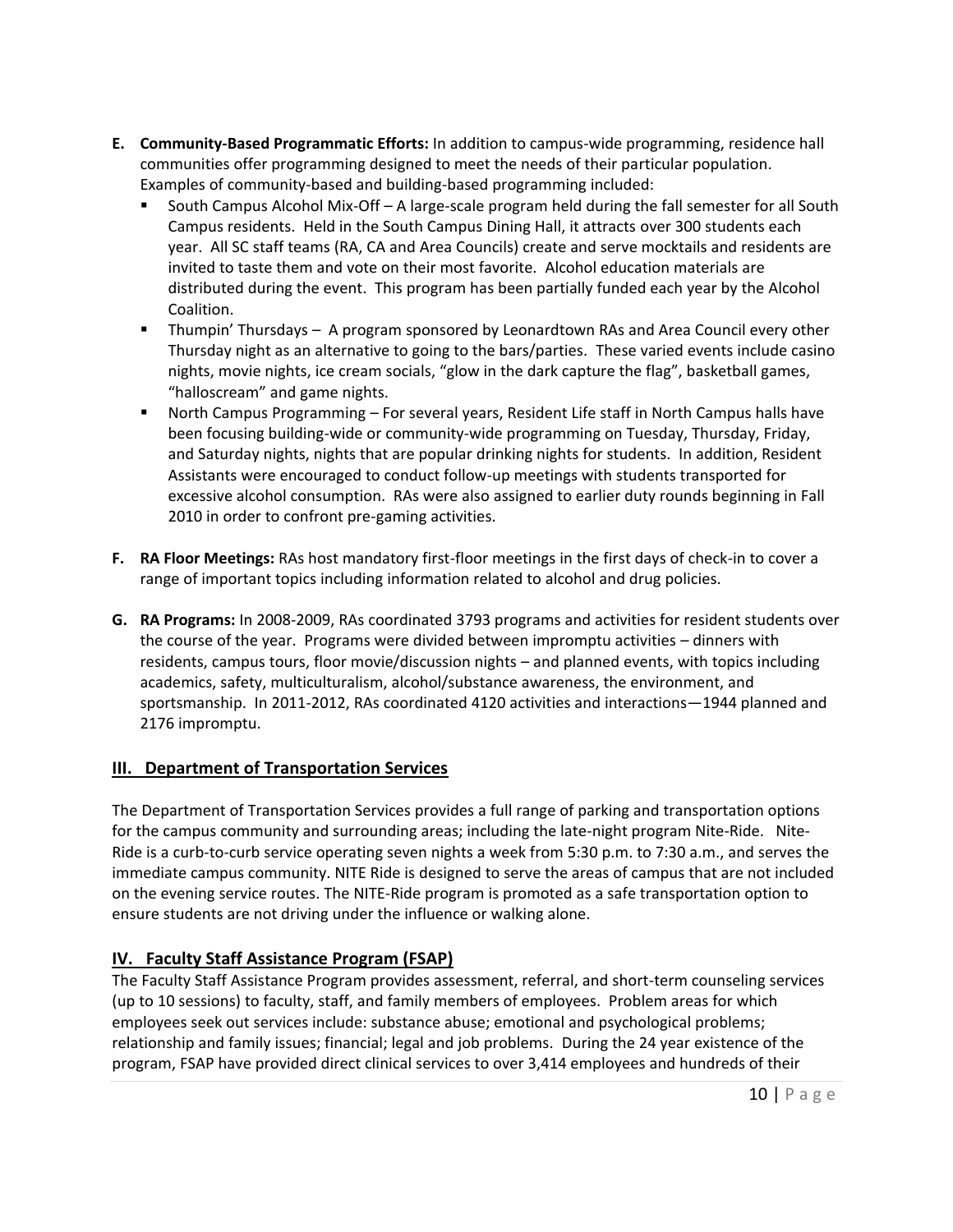family members. FSAP has also provided loans to 830 employees, totaling \$567,696.

Services specifically addressing alcohol and other drugs include:

**A. Substance Use Counseling:** Employees are placed in the "Primary Problem" category when their chemical dependency is the primary cause of all the other assessed problems (i.e. job, financial, legal, and relationship difficulties) as well as the presence of one or more of the following: loss of control, blackouts, high tolerance, or physical withdraw symptoms upon the cessation of alcohol/drugs. A "Secondary Problem" of substance abuse may occur when the employee's use of substances is in reaction to other life stressors and not yet to the point where it can be identified as a physical dependency problem.

|                          | <b>Alcohol</b> | Drug | Impacted by<br>another's AOD use |
|--------------------------|----------------|------|----------------------------------|
| <b>Primary Problem</b>   |                |      | 14                               |
| <b>Secondary Problem</b> |                |      |                                  |
| <b>Total</b>             |                | 13   |                                  |

- **B. Fitness for Duty Evaluations:** FSAP conducts fitness for duty evaluations for employees who are acutely impaired and dangerous to themselves or others. Supervisors are instructed to bring the employee to the Health Center, where they are evaluated by a physician, and if appropriate, they are also breathalyzed and drug tested. An FSAP counselor interviews the employee and the supervisor, and must meet with the employee again before they are able to return to work.
- **C. Supervisor Trainings:** Supervisors and Department Heads are trained in how to recognize and confront a substance-abusing employee. Skills are provided to help the supervisor to understand how not to "enable an employee to continue their abuse, and how to appropriately refer them to FSAP in order to receive the help needed". Individual consultations are also provided whenever a supervisor finds themselves in a position to confront an employee. Orientations are also provided to all new faculty, staff and administrators so that they can be aware of the policies addressing alcohol and drug issues and so they will be aware of the free and confidential services available to them to address these issues.

## **V. University Health Center - Health Promotion Department**

The Health Promotion Unit aims to increase knowledge of personal and community wellness; to facilitate the adoption and maintenance of positive health behaviors and wellness practices; to collaborate with Health Center staff in the delivery of client education services; to increase awareness of Health Center programs and services; and to provide experiential opportunities for peer educators, interns, and other students interested in health related professions. Topic areas include sexual health education, general health and well-being, nutrition, mediation, smoking cessation, and alcohol and other drug education.

Programs related directly to alcohol and other drug education include:

**A. Alcohol Coalition:** Although the Coalition did not meet regularly over the past year, the committee did co-sponsor two Late Night Maryland events. The first event was held in the Eppley Recreation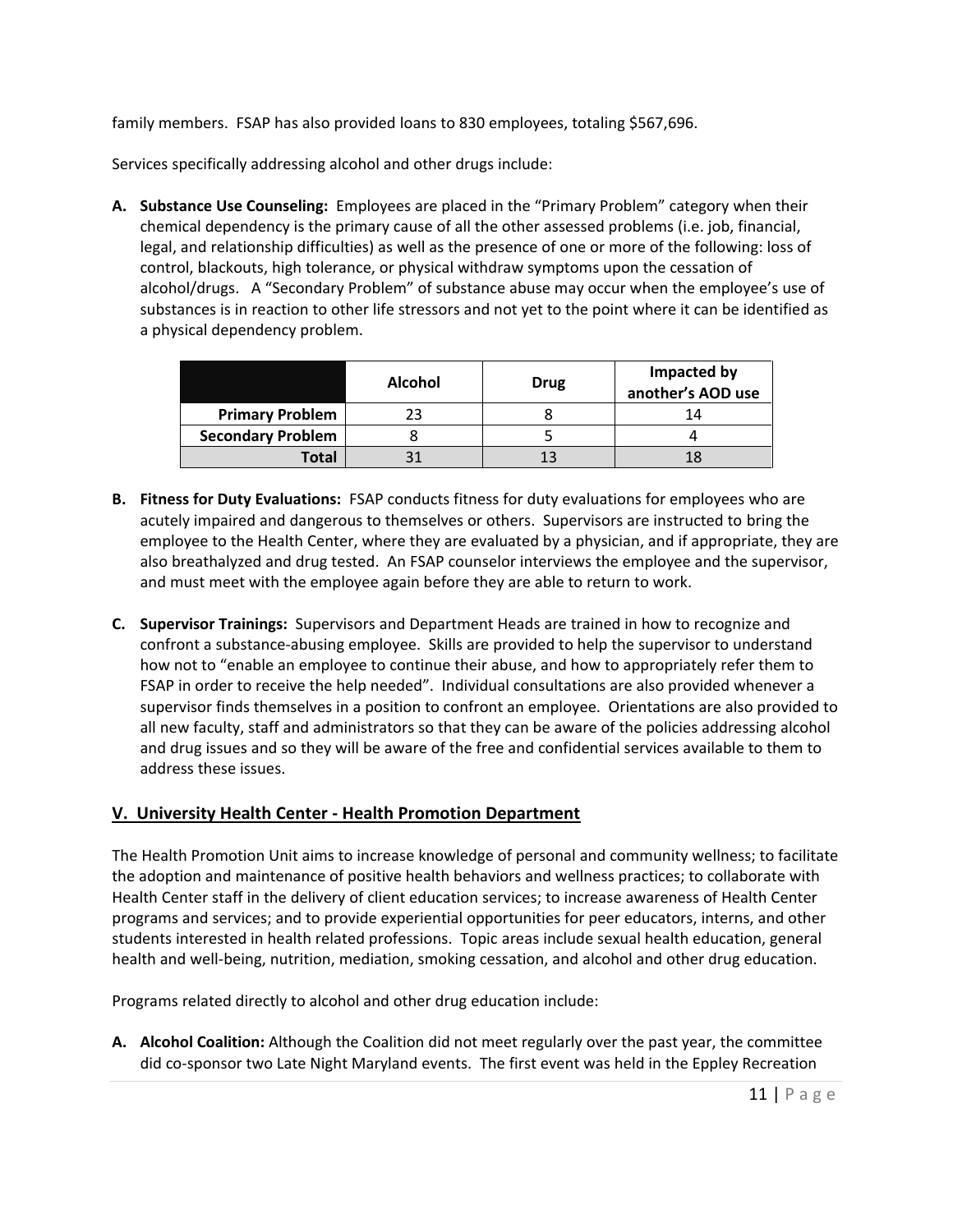Center specifically geared for students in Greek Life. The second event was held in the Stamp Student Union. Each late night event attracted approximately 300 students.

- **B. AlcoholEdu:** A web-based course that helps students make safer, healthier decisions about alcohol. AlcoholEdu was first implemented at the University of Maryland in 2005 at the recommendation of the Alcohol Task Force and the university has continued to utilize this program for all incoming firstyear students.
- C. **Alcohol Education Campaign:** The University Health Center in collaboration with the Alcohol Coalition continued to implement a campus wide alcohol poisoning campaign using materials remaining from the "Be Smart. Party Smart" campaign while also focusing more closely on the "Know. Call. Care." message; which served to educate students on identifying alcohol poisoning and taking appropriate actions. This campaign included the distribution of magnets, club card flyers, water bottles, and pens.
- **D. CHOICES Peer Education Program:** The CHOICES (Choosing Healthy Options in the College Environment Safely) peer education program covers topics that include high risk alcohol use, drug use, low-risk decision making, warning signs of alcohol and drug abuse, warning signs of alcohol poisoning, information on how to help a friend with alcohol poisoning, alcohol and sex, current drug trends on campus, and resources for seeking help for family, friends, or for one's self. The peer education program is designed to provide this information in a non-biased, non-judgmental way. Students who participate in CHOICES receive 3 academic-credits for a one year commitment.
	- 2010-2011: 85 programs serving 2,870 students
	- 2011-2012: 71 programs serving 2,386 students
- **E. NCAA CHOICES Grant:** As a Spring 2010 recipient of the NCAA CHOICES Grant, the University Health Center had the remainder of a \$15,000 grant allotment as well as an additional \$10,000 to increase education and outreach to student athletes and Greek students. Having been substantially delayed in achieving Year One goals, we were able to catch up early in the fall semester. We meet with a portion of all NCAA recognized varsity teams. Each team received an educational workshop specifically directed towards student athletics. Before the end of the first semester, we meet with representatives from all of the IFC and PHA chapters within the Greek system.
- **F. Smoking Cessation Program:** The Smoking Cessation program is a free service provided by the University Health Center to the campus community. The smoking cessation counselor is available for both individual and group counseling. The program offers CO screenings, stress reducing techniques, coaching and support, NRT products such as the gum and patch along with the option of five acupuncture treatments to support quitting the use of tobacco. The program works with the UHC Pharmacy who makes NRT products available for clients.
- **G. Student Health Advisory Committee (SHAC):** The Student Health Advisory Committee (SHAC) acts as a student voice to the University Health Center staff and administration. SHAC members participate in a variety of UHC committees and plan health related events for the campus community. In partnership with the Smoking Cessation Program, SHAC planned and implemented the Great American Smoke Out event.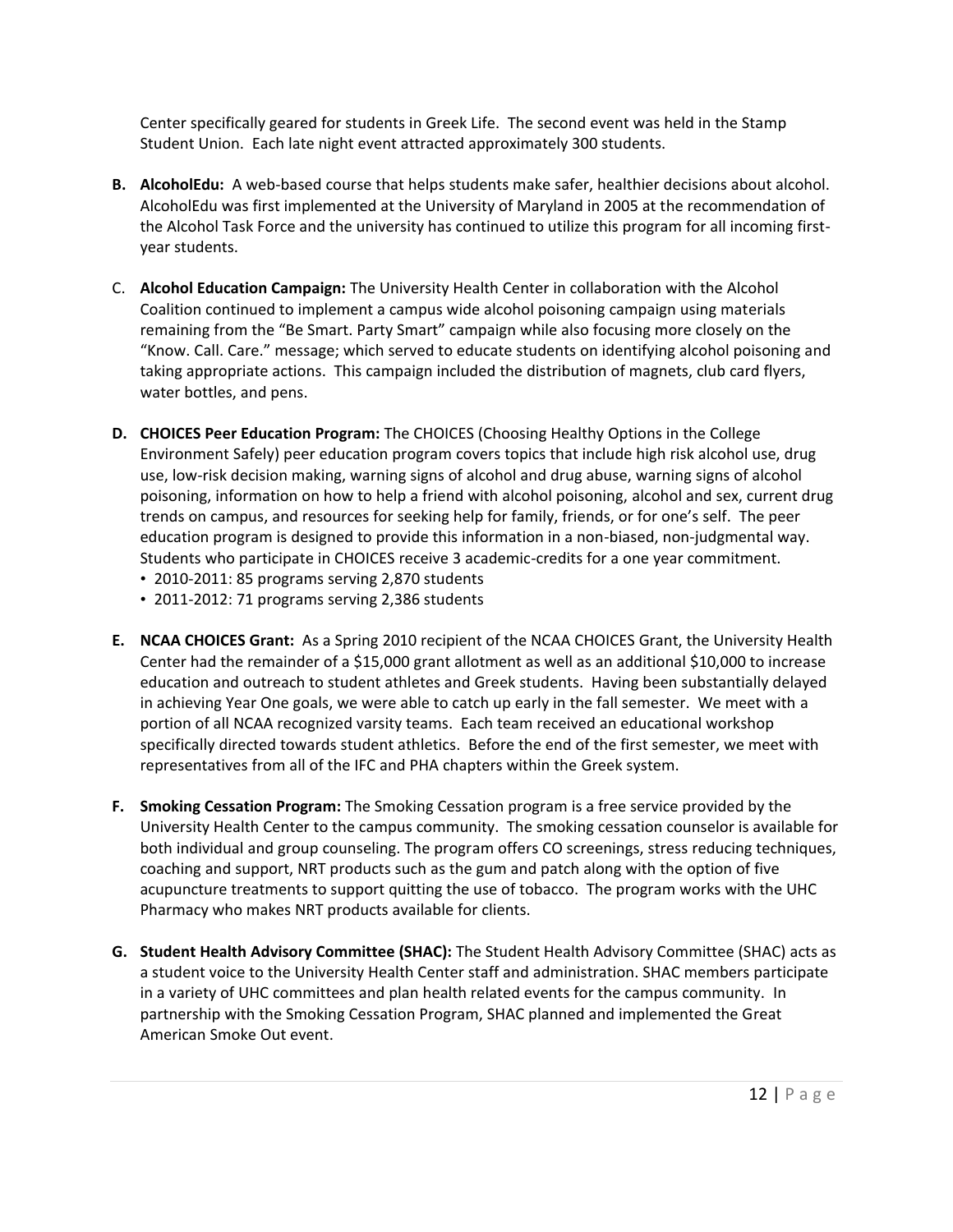## **VI. University Health Center – Office of Substance Abuse Programs**

The Office of Substance Abuse Programs is located in the University Health Center and provides comprehensive assessment of alcohol and other drug use and related concerns. The counseling approach relies heavily on Motivational Interviewing; a collaborative, client-centered approach to help students consider positive alternatives. All treatment is individualized and determined by a member of the counseling team.

In addition to assessment and referral services, substance use counseling, and co-occurring disorders counseling; programs and interventions include:

- **A. Athlete Intervention Program**: SUIT provides counseling to student-athletes who fail their drug tests or whose use is of concern to athletic staff. These athletes are seen for a minimum of five sessions and attend a minimum of three 12-Step meetings.
	- 2010-2011: 9 student-athletics were seen for a total of 42 hours
	- 2011-2012: 19 student-athletics were seen for a total of 94 visits
- **B. Drug Testing Program:** The Drug Testing Program is responsible for the ongoing random testing for CDL employees and the Office of Student Conduct. This program operates under drug testing policies established by these departments and agreed to by the students and employees who participate in these programs. Drug testing services are also made available to the student population was well to the local community.
	- 2010-2011: 1,949 tests conducted
	- 2011-2012: 1,135 tests conducted
- **C. DUI/DWI Intervention Program**: Intended for UMCP students who have been arrested and/or convicted of a Driving While Impaired or Driving Under the Influence charge. The program focuses on alcohol-related issues that are common to college students and drivers.
	- Number of students who participated in 2010-2011: 37
- **D. Healthy TERPS: Targeting Early Intervention High-Risk Participating Students:** Developed under the auspices of a United States Department of Education grant, the Healthy TERPS (HT) program provides brief motivational interventions (BMI) for first time violators of the alcohol policy (not those with alcohol citations or those that have been transported to the hospital). Most of these students are referred from Resident Life, with some students referred from the Office of Student Conduct, the Department of Intercollegiate Athletics, and the University Health Center.
	- 244 students completed a Healthy Terps session during 2010-2011; with a 13% increase the following year.
- **E. Prince George's County Diversion Program:** The program was created by the university Health Center, Department of Public safety, and Student Affairs in association with the Prince George's County District court and state Attorney's office. It was piloted in April and May 2005 and began on June 1, 2005. The program was established to provide UMD students receiving their first alcohol related citation the option of completing education and/or counseling at the University Health Center instead of receiving both a court sanction and having a permanent record. The Diversion Program involved attending an alcohol screening at the health center and completing an assigned intervention based on the results of the screening. Most students are assigned to either SAIP I or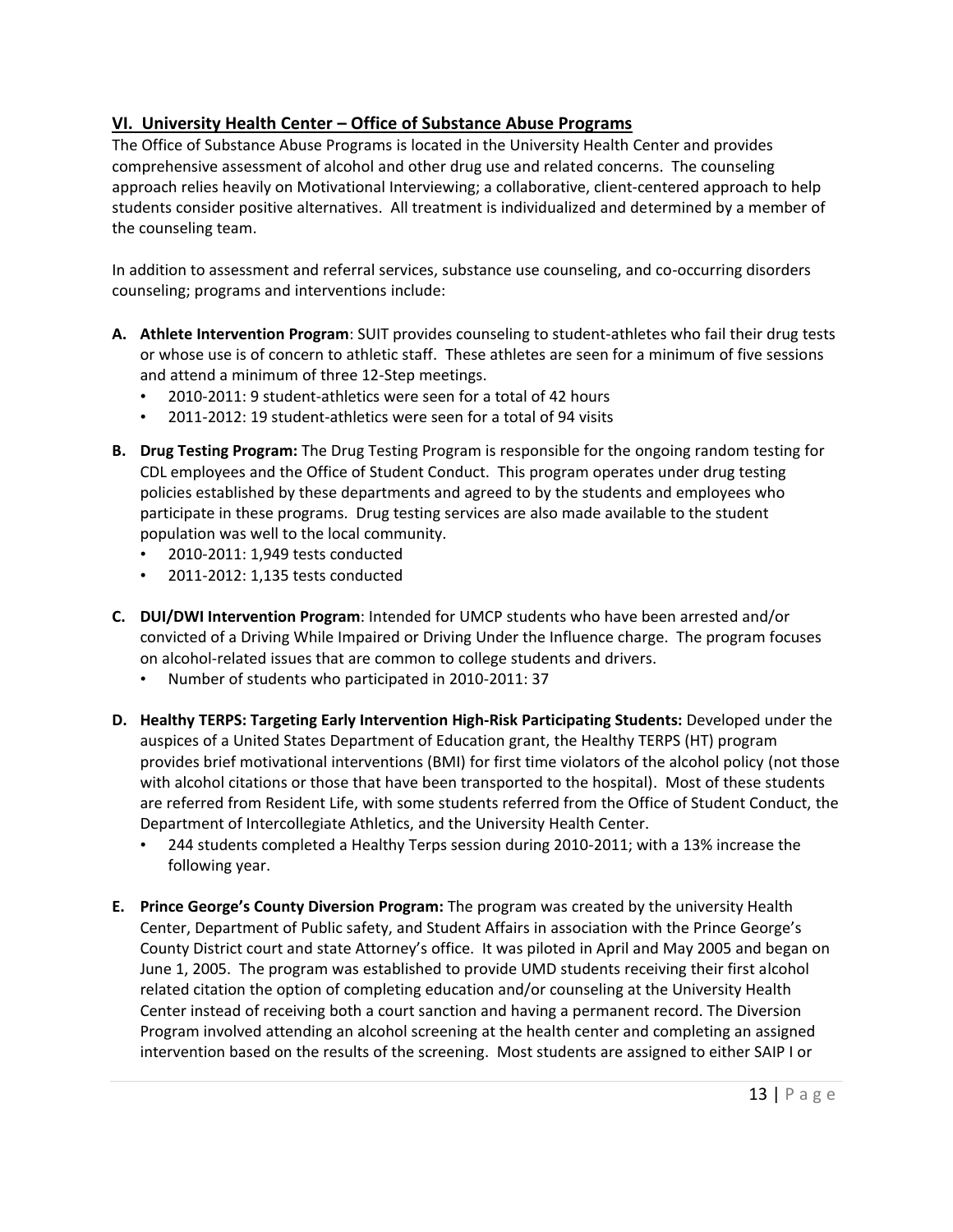SAIP II.

- 2010-2011: 81 students enrolled in the program (reduction of 30% from previous year)
- 2011-2012: Program continued during this time but discussions occurred regarding the possibility of discontinuing in the future.
- **F. Outpatient Counseling Program:** Established to provide chemically dependent UMD students with an alternative to community-based treatment programs that provide less of a specific support that college students require to establish lasting recovery programs. Program provides clients who are coping with substance abuse or dependence with accessible medical exams, psychiatric evaluation, nutritional counseling, and complementary medicine such as acupuncture, massage, mediation and stress management, in accordance with each student's needs.
	- 2010-2011: 88 individuals were seen for a total of 456 sessions
- **G. Substance Abuse Intervention Program (SAIP):** Designed as an early intervention program for students found to be in violation of campus judicial policy, the Substance Abuse Intervention Program (SAIP) has grown to include those students identified by community agencies, including court-based diversion programs as potentially having a problem with alcohol or other drugs. Prior to entering SAIP, each of these students is given a thorough evaluation. After the intake, students are directed to one of two programs. In some instances, students are asked to complete SAIP I, consisting of a web-based intervention entitled e-CHUG, **E**lectronic **Ch**eck-**U**p to **G**o, and an exit interview (where personalized output summaries are reviewed). Students directed to SAIP II complete the above; attend a 3-session group or additional counseling sessions, and/or 12-Step meetings. At any point in the process, students that appear to be experiencing significant problems associated with their other drug or alcohol use or mental health concerns are given an opportunity for counseling or customized referrals.
	- 2010 -2011: 246 students participated in SAIP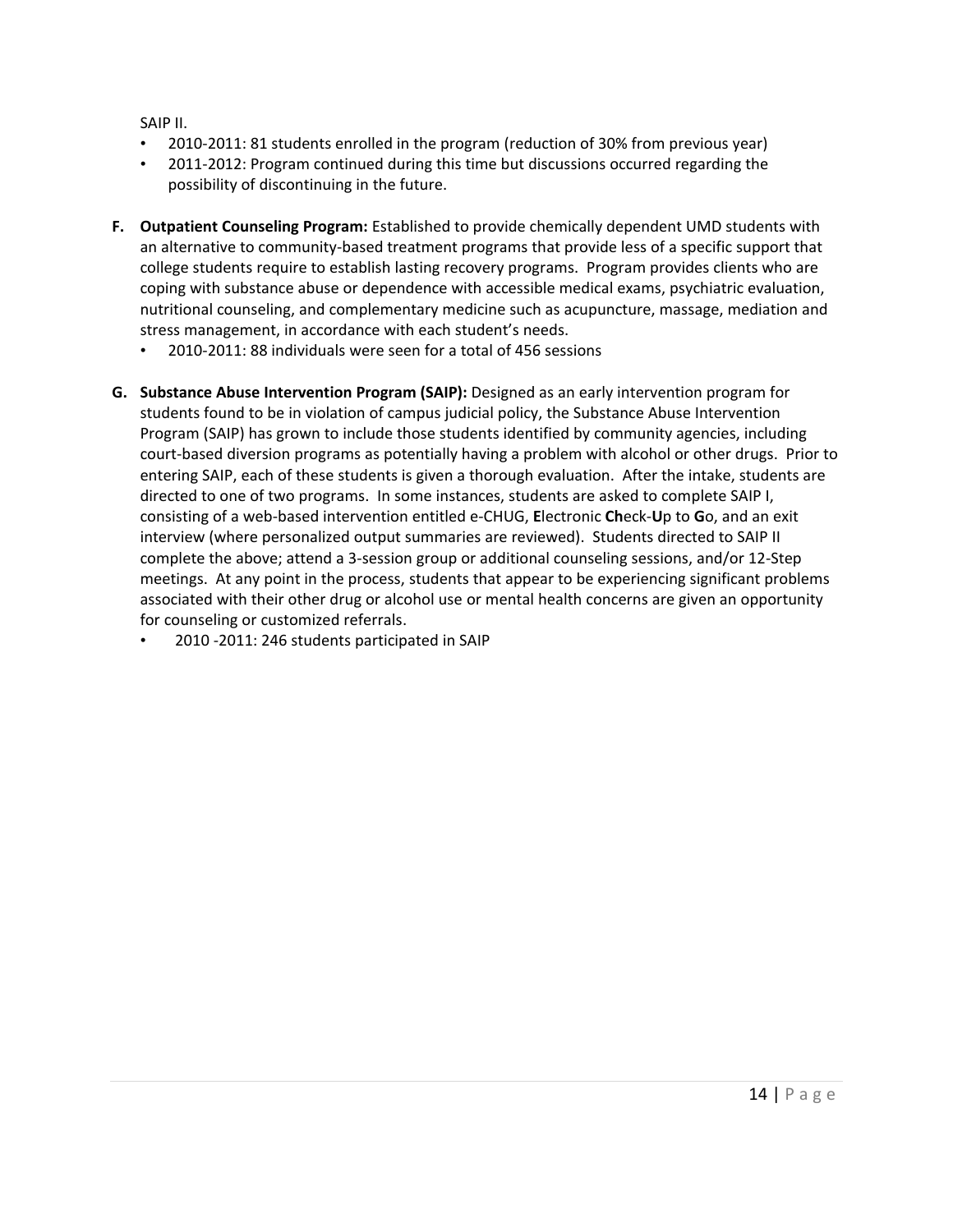**Appendix 1** – Employee Annual Distribution Alcohol and Other Drug Policy and Resource Information Document can be found online at [http://www.umd.edu/pdfs/edaap09.pdf.](http://www.umd.edu/pdfs/edaap09.pdf)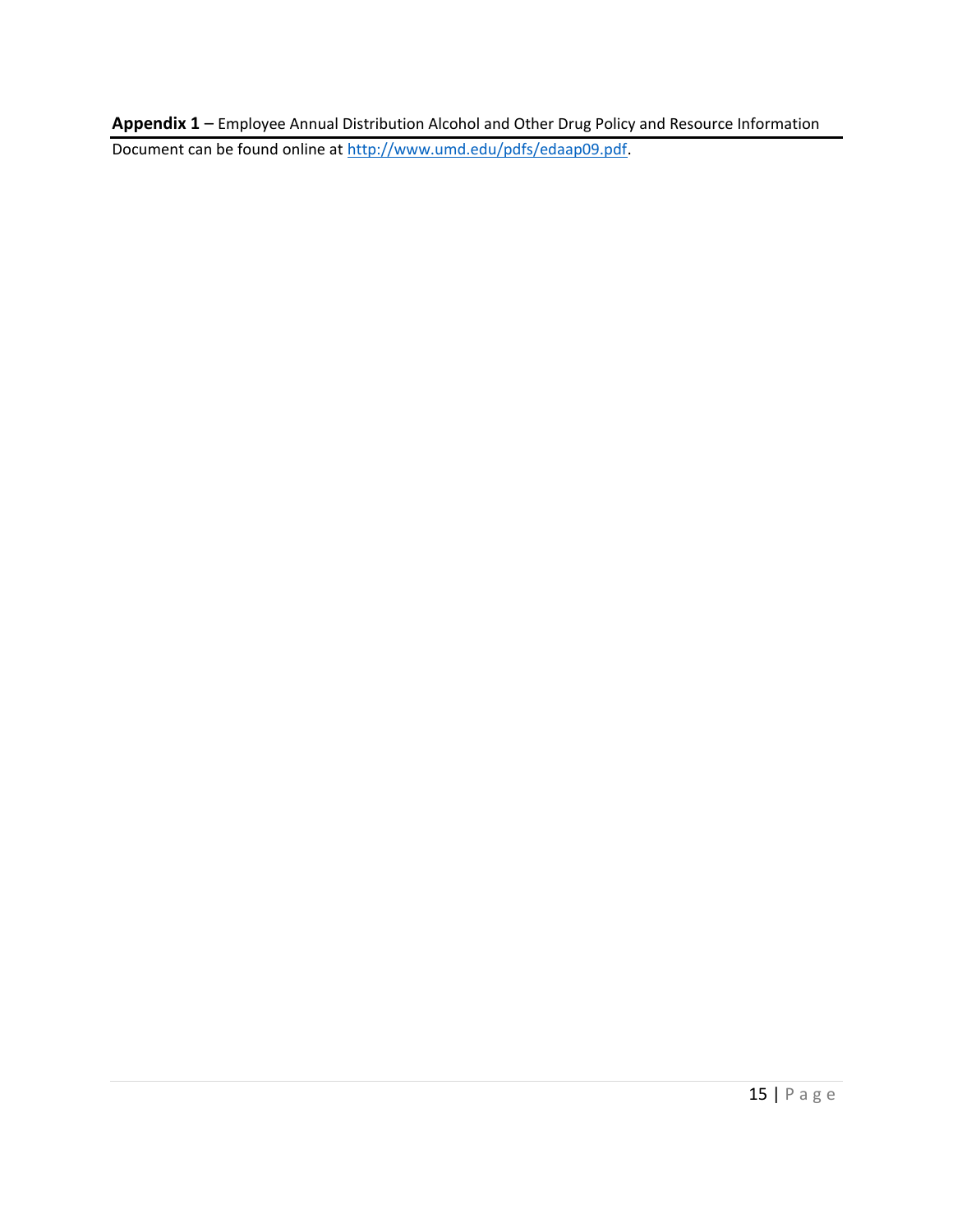

### **EMPLOYEE DRUG AND ALCOHOL ABUSE POLICY**

The University of Maryland is dedicated to the pursuit and dissemination of knowledge. The illegal or abusive use of drugs or alcohol by members of the campus community jeopardizes the safety of the individual and the campus community, and is inimical to the academic learning process. The University is therefore committed to having a campus that is free of the illegal or abusive use of drugs and alcohol. In keeping with this commitment, it is the policy of the University that the illegal or abusive use of drugs or alcohol is prohibited on University property or as part of University activities. The University will not hire anyone who is known currently to abuse drugs or alcohol.

In order to inform all University employees of their responsibilities under this policy, and to meet the University's responsibilities as set forth in the Drug-Free Schools and Communities Act Amendments and the Maryland Higher Education Commission's Policies Concerning Drug and Alcohol Abuse Control, the following information is provided:

- I. Prohibited conduct.
- II. Disciplinary sanctions that the University will impose on employees.
- III. Applicable legal sanctions under federal, state and local laws.
- IV. Health risks associated with the use of illegal drugs and the abuse of alcohol.
- V. Drug and alcohol counseling, treatment and rehabilitation programs available on campus.

#### **I. PROHIBITED CONDUCT**

The following policies and rules are consistent with those mandated under the Federal Drug Free Workplace Act of 1988, and the State of Maryland Substance Abuse Policy.

- (1) All employees in the workplace must be capable of performing their duties.
- (2) Employees are prohibited from:
	- (a) Abusing alcohol or drugs;
	- (b) Committing a controlled dangerous substance offense;
	- (c) Committing an alcohol driving offense;
	- (d) Working under the influence of alcohol;
	- (e) Working under the inappropriate influence of prescription drugs or over-the-counter drugs;
	- (f) Working under the influence of a controlled dangerous substance.
- (3) When the University learns or, based on observation or reliable information, suspects that an employee has committed a controlled dangerous substance or alcohol offense at the workplace, the University shall refer the matter to an appropriate law enforcement authority for further investigation and prosecution.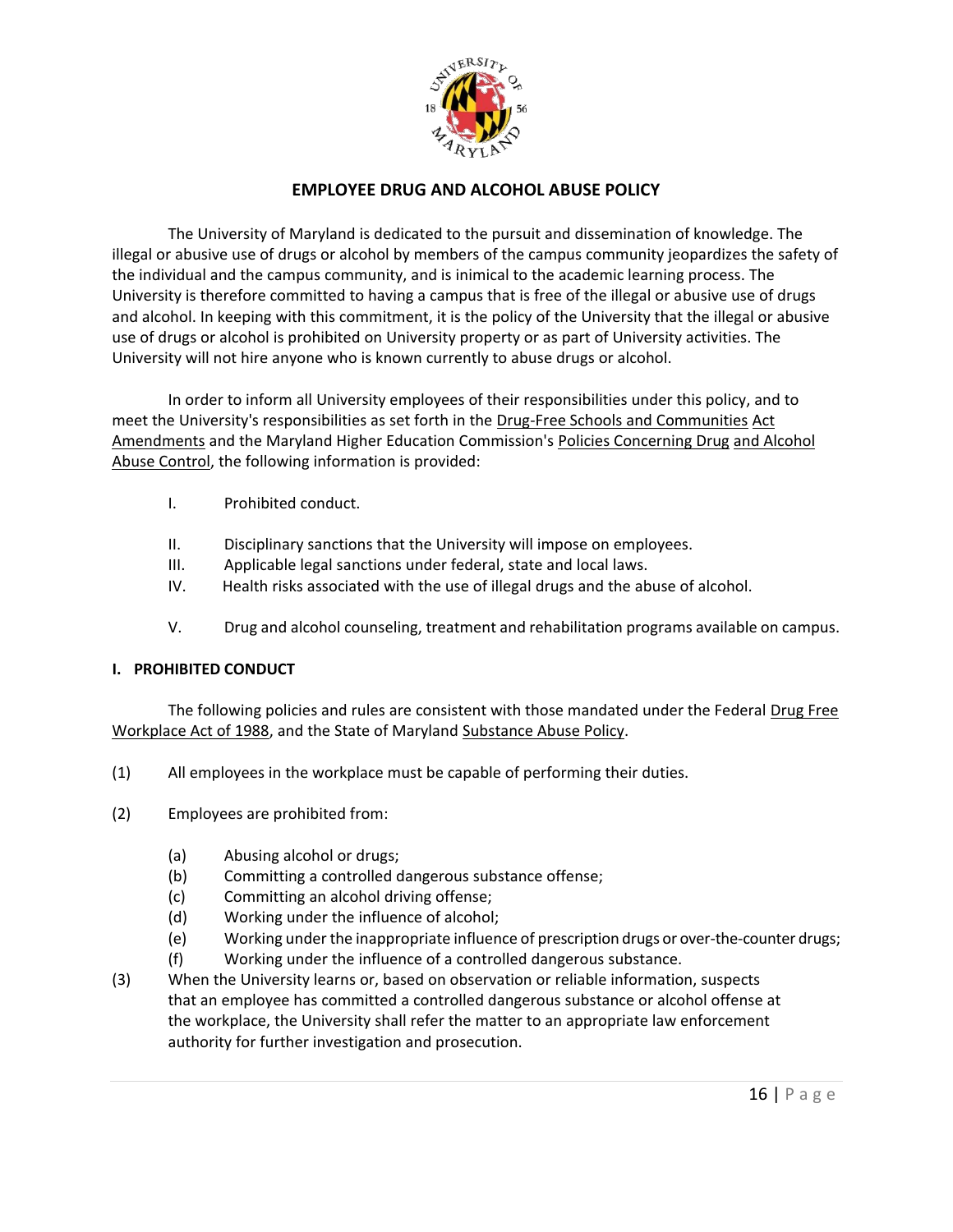- (4) All employees shall cooperate fully with law enforcement authorities in the investigation and prosecution of suspected criminal violations.
- (5) An employee charged with an alcohol driving offense or a controlled dangerous substance offense shall report a finding of guilty, an acceptance of a plea of nolo contendere, or a probation before judgment to his or her supervisor within 5 work days.
- (6) The supervisor shall report the final conviction of an alcohol driving offense or a controlled dangerous substance offense immediately to the Director of University Human Resources, and in the case of a controlled dangerous substance offense only, to the Director of the Office of Research Administration and Advancement ("ORAA"). In the event it is determined by the University that an employee convicted of a controlled dangerous substance offense which occurred in the workplace was employed in the performance of a federal contract or grant, the Director of ORAA shall notify the sponsoring federal agency within 10 days of receiving notice from the employee or otherwise receiving actual notice thereof.

"Controlled substances" and "illegal drugs" prohibited under this policy are those set forth in Md. Ann. Code Criminal Art., Sections 5-401 through 5-406. "Sensitive employee" means an employee whose classification or position has been designated sensitive by the University. "Sensitive employees" include, but are not limited to, campus police officers and employees whose job duties require them to have a Commercial Driver's License.

## **II. ALCOHOLIC BEVERAGES ON UNIVERSITY PREMISES**

The Stamp Student Union and Campus Programs' Alcohol Policy, found in their Event Management Handbook, controls the use, possession or distribution of alcohol by employees on University premises at University sponsored activities. This policy prohibits the possession or use of alcohol by any person under the age of 21 or the furnishing of alcohol to a person known to be under the age of 21. Alcoholic beverages otherwise may not be possessed, consumed or distributed by employees at University sponsored events occurring on University premises for which a state or local alcohol license is required, unless the sponsor of the event has complied with the Stamp Student Union and Campus Programs' Alcohol Policy guidelines and has obtained advance written approval from the Campus Reservations Office. Copies of the Handbook are available from the Campus Reservations Office in 1133 Stamp Student Union, and at http://www.union.umd.edu/reservations/handbook.shtml. Questions about state and local alcohol license requirements may be directed to the Campus Legal Office at 405- 4945.

## **III. POLICY ON POSSESSION OR USE OF COMMON CONTAINERS OF ALCOHOL**

(1) Prohibited Conduct

The University prohibits the possession or use of kegs, beer balls, punch bowls, and other common containers of alcoholic beverages of a similar nature on University property, except for possession and use resulting from licensed purchases by the University's Department of Dining Services.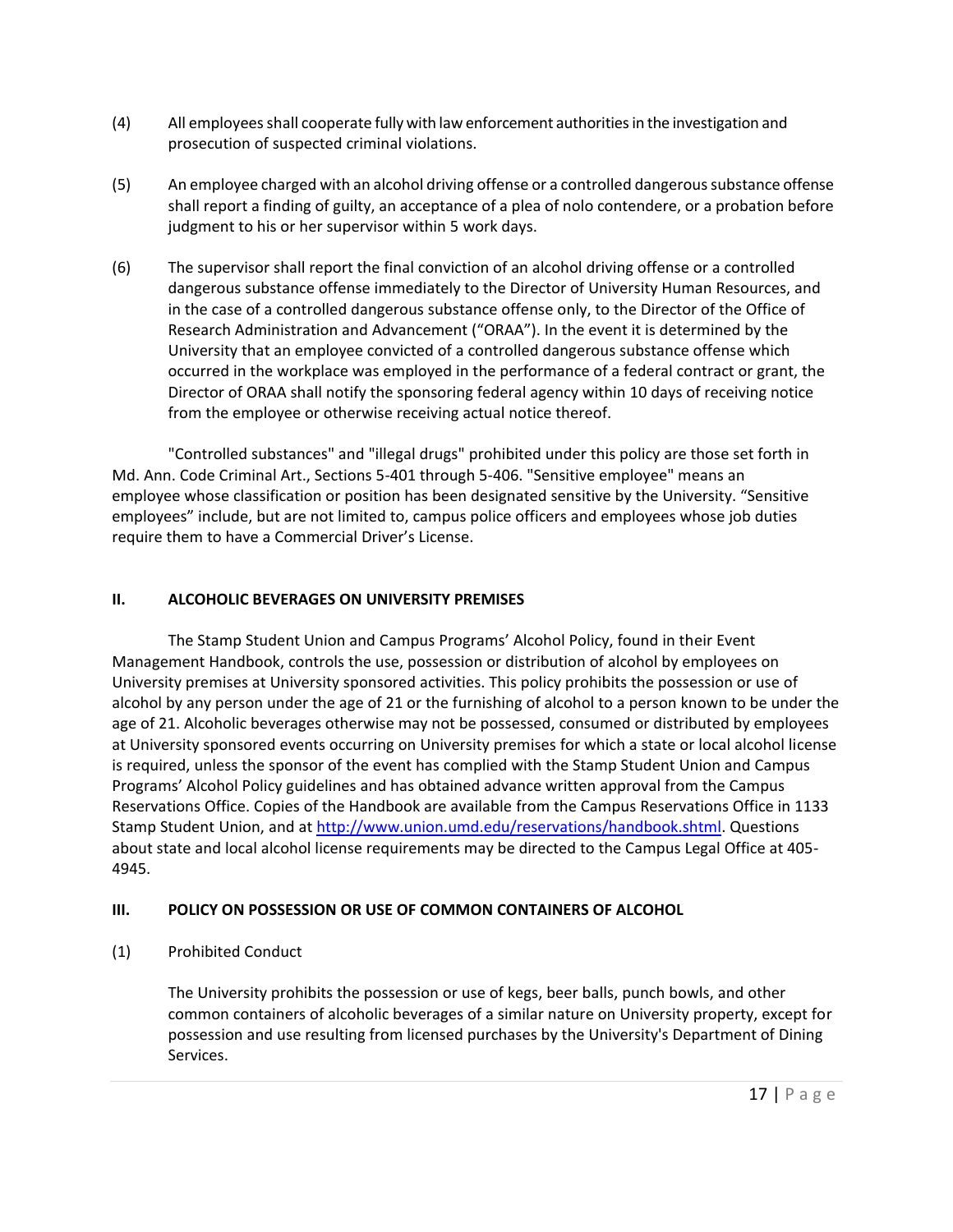#### (2) Disciplinary Sanctions

The University may take appropriate legal action, including but not limited to issuance of no access citations or institution of trespass proceedings against any individual found in violation of this policy. If the individual is a student or an employee of the University, additional administrative penalties may also be taken.

### **IV. DISCIPLINARY SANCTIONS THAT THE UNIVERSITY WILL IMPOSE ON EMPLOYEES**

- (1) The first time a sensitive employee is convicted of an at-the-workplace alcohol driving offense, or found under the influence of alcohol while at-the-workplace, the employee shall be suspended for 15 days and required to successfully participate in an alcohol treatment program designated by the University's Faculty/Staff Assistance Program ("FSAP").
- (2) A sensitive employee convicted of an off-the-workplace alcohol driving offense, and a nonsensitive employee convicted of any alcohol driving offense shall:
	- (a) On the first conviction be referred to the FSAP, and in addition, be subject to any other appropriate disciplinary actions;
	- (b) On the second conviction, at a minimum, be suspended for at least 5 days, be referred to the FSAP, be required to participate successfully in a treatment program, and in addition, be subject to any other appropriate disciplinary actions, up to and including termination;
	- (c) On the third conviction, be terminated.
- (3) A sensitive employee convicted of any controlled dangerous substance offense shall be terminated.
- (4) A sensitive employee who tests positive for a controlled dangerous substance as a result of a random drug test shall be suspended for 15 work days and be required to successfully participate in a drug treatment program designated by the FSAP.
- (5) A sensitive employee who abuses a legally prescribed drug or an over-the-counter drug shall, on the first offense:
	- (a) Be suspended for 5 work days; and Be required to participate successfully in a drug treatment program designated by the FSAP.
- (6) **General Sanctions.** Any employee found to be in violation of any of the provisions of this policy shall be subject to disciplinary action under applicable University personnel policies and applicable penalties contained in the Annotated Code of Maryland, State Personnel and Pensions Article. Disciplinary action includes sanctions up to and including termination. As a condition of continued employment, the University may require an employee to successfully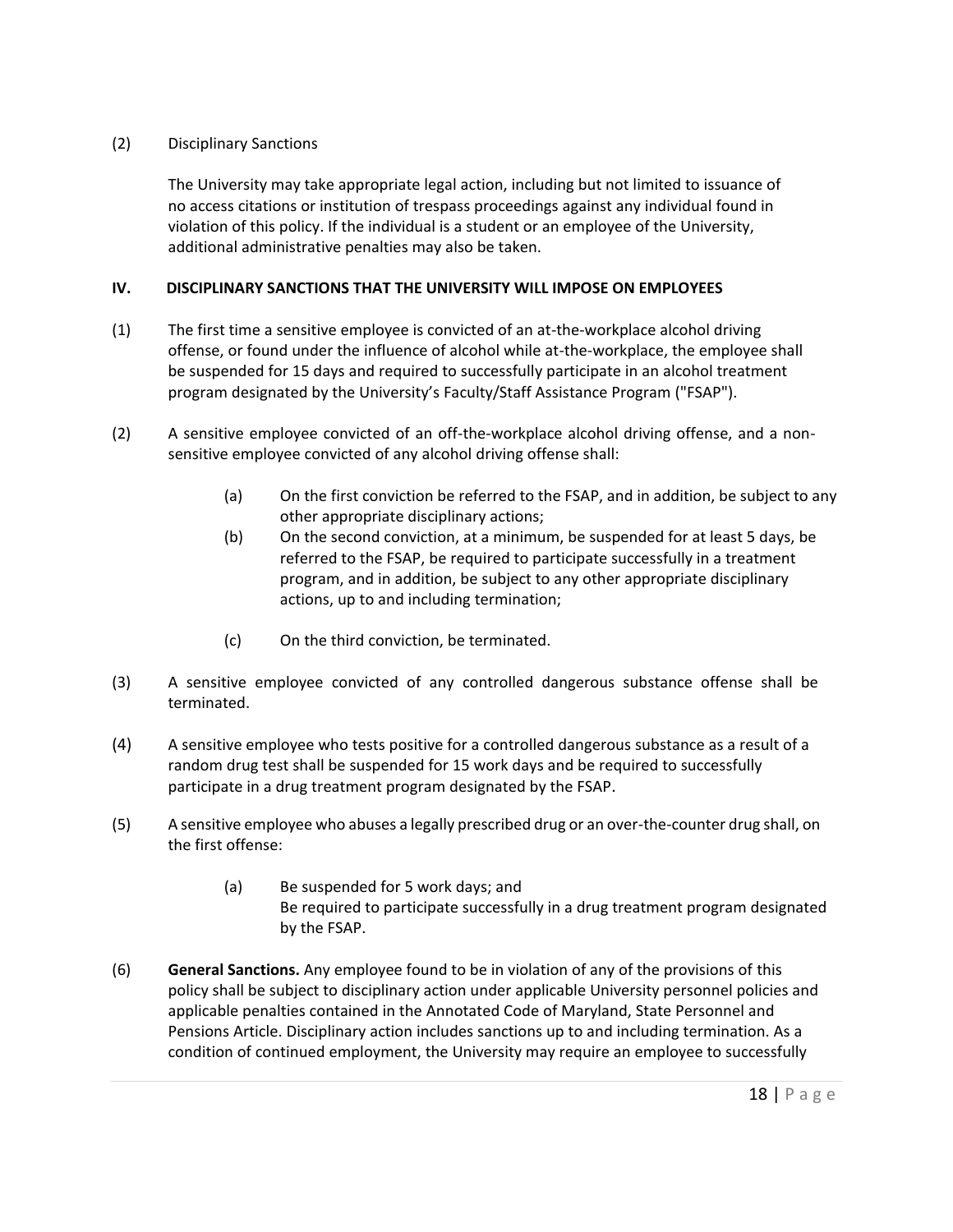participate in a drug or alcohol abuse assistance or rehabilitation program.

#### **V. LEGAL SANCTIONS UNDER FEDERAL, STATE AND LOCAL LAWS RELATING TO ALCOHOL AND DRUG USE**

Employees at the University of Maryland are subject to federal, state, and local laws for the possession and distribution of illegal drugs.

Federal law states that it is unlawful to possess a controlled substance, including marijuana, cocaine, LSD, PCP, heroin, designer drugs, etc. $<sup>1</sup>$  If the substance is cocaine, or contains a cocaine base,</sup> the penalty for simple possession is a fine and/or imprisonment from 5 to 20 years. In February 2000, a law was enacted to categorize gamma hydroxybutyrate (GHB), better known as the "date rape drug," like heroin or cocaine. This means that anyone possessing, manufacturing or distributing GHB may face up to a 20-year penalty. For other illegal drugs, the penalty for simple possession is a fine of at least \$1000 and/or imprisonment up to 3 years. The penalties increase if the possession includes intent to manufacture, distribute, or dispense a controlled substance, especially if done near a public or private elementary, vocational, or secondary school or a public or private college or university. Additionally, any person who violates this law shall be liable for an amount up to \$10,000 in civil penalties.

In addition to Federal laws, the State of Maryland has its own laws dealing with distribution, manufacturing, and possession of controlled substances. For instance, any person who unlawfully manufactures or distributes any narcotic drug may be fined up to \$25,000 and may be imprisoned for up to 20 years for a first offense.<sup>2</sup>

University employees are subject to state and local laws for drinking and obtaining alcohol. It is illegal in Maryland for any person under 21 to drink alcohol.<sup>3</sup> It is also illegal for a person under 21 to falsify or misrepresent his or her age to obtain alcohol, or to possess alcoholic

beverages with the intent to consume them.<sup>4</sup> It is also illegal in most situations to furnish alcohol to a person under 21.<sup>5</sup> The penalty is a fine of up to \$500 for a first offense, and up to \$1000 for repeat offenses.

In addition, state law dictates that it is illegal to possess alcohol in an open container in any parking lot of any shopping center or retail store, unless given permission by the owner. The penalty is a fine of up to \$100.<sup>6</sup> It is also illegal to consume alcohol on any public property or highway, unless authorized by the governmental entity which has jurisdiction over the property, with penalties including a fine of up to \$100.7

Employees are also subject to state and local laws governing drinking and driving. A person may not drive or attempt to drive under the influence of alcohol or under the influence of alcohol per se.<sup>8</sup> Individuals under 21 with a blood alcohol level ("B.A.L.") of only .02 (approximately 1 drink) will be charged with a violation of a restricted license and result in suspended license until the age of 21.<sup>9</sup> A person with a B.A.L. of 0.08 will be presumed to be driving under the influence of alcohol.<sup>10</sup> Also, an individual with a B.A.L. of 0.08 or more shall be determined to be "under the influence of alcohol per se."<sup>11</sup> It is also unlawful to drive while impaired by any Controlled Dangerous Substances whether or not they are illicit (prescribed or unlawfully obtained).<sup>12</sup> A person can still be charged with these violations even though they possess a driver's license from another state.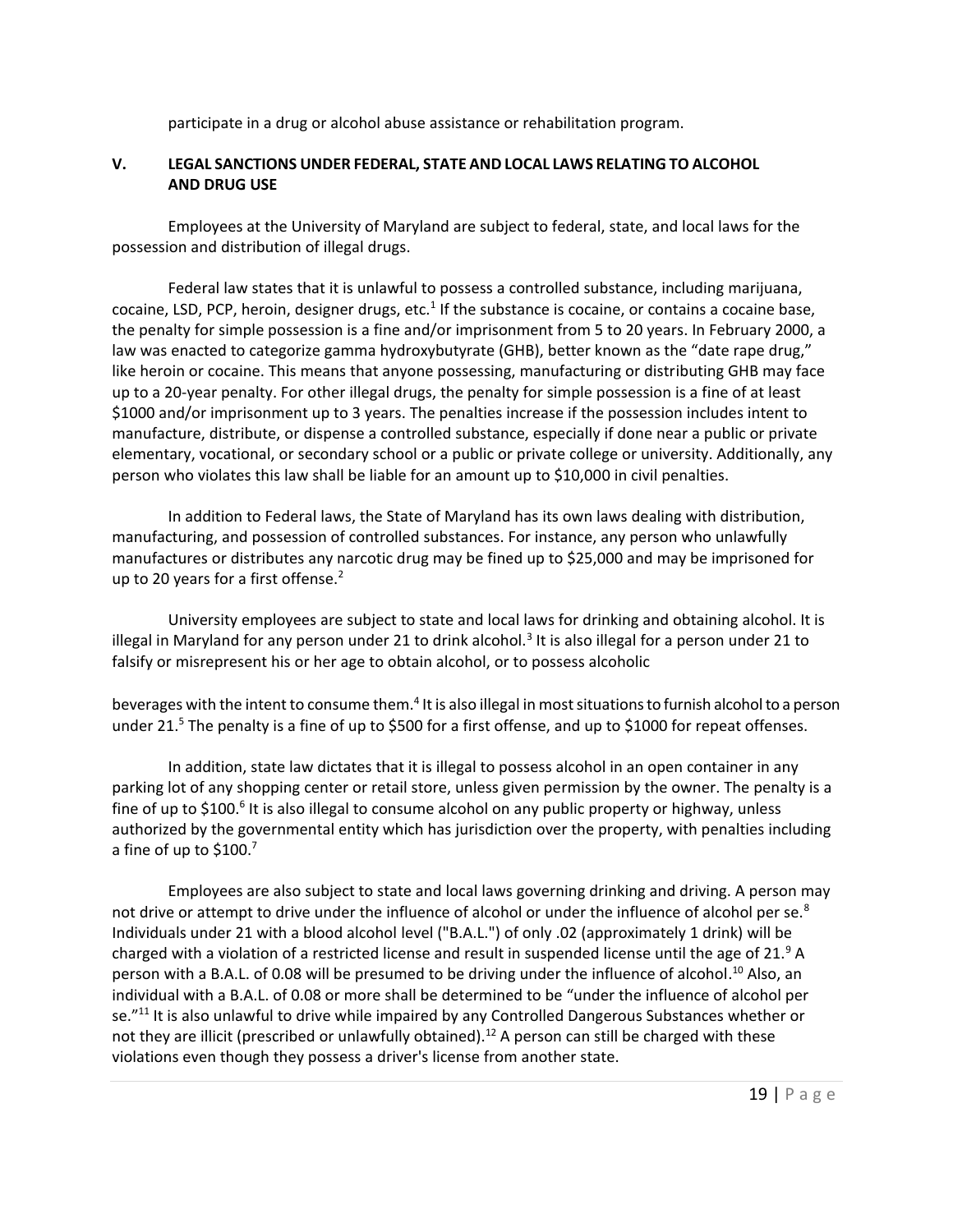1 Federal Law Title 21 USC, Sections 841 and 844 to 845 <sup>2</sup>Md. Ann. Code Criminal Art., Section 5-608 <sup>3</sup>Md. Ann. Code Criminal Art., Section 10-114

\_\_\_\_\_\_\_\_\_\_\_\_\_\_\_\_\_\_\_\_\_\_\_\_\_\_\_\_\_\_\_\_\_\_\_\_

#### **VI. HEALTH RISKS**

Substance abuse, that is abuse of alcohol and drugs, is now recognized as the number one public health problem in the United States. Approximately 30% of all admissions to general hospitals and 50% to psychiatric hospitals have detectable substance abuse. Substance abuse accounts for approximately 150,000 deaths annually. This includes deaths from stroke, diseases of the heart and liver, and all alcohol and drug related suicides, homicides, and accidents. Early detection can minimize or prevent the devastating consequences of substance abuse.

#### **VII. DRUG AND ALCOHOL PROGRAMS AVAILABLE ON CAMPUS**

#### **The Faculty/Staff Assistance Program (FSAP)**

This FSAP is a free and confidential assessment, referral, and short-term counseling service available to all campus employees. Alcohol and drug problems represent 30-50% of the employees utilizing this service. Other problem areas addressed include: family, marital, mental health, financial, legal, job, and many others. A professional assessment is conducted and referrals will be made to reputable community resources that are financially and geographically feasible, and that will not interfere with the employee's work schedule. In appropriate situations, short-term counseling is provided instead of a referral. Campus employees who are concerned about a family member, friends, or colleague with a possible substance abuse problem are also encouraged to contact this program. Appointments can be made by calling 314-8170.

#### **Alcohol/DWI Programs**

The Department of Public Safety, in cooperation with other campus offices, provides educational programs to the University community on the effects of alcohol on the body and the consequences of Driving Under the Influence ("DUI") and Driving While Impaired ("DWI"). For specific information on presentations available, contact the Department of Public Safety at 405-3555. These presentations are available to any group or organization.

#### **Counseling Center**

The Counseling Services Division of the Counseling Center offers up to three interviews of initial consultation with faculty and staff. Referral resources in the community are discussed when further counseling is appropriate. For appointments call 314-7651.

#### **Responsible Administrative Office**

The Department of University Human Resources shall be responsible for overseeing all actions and programs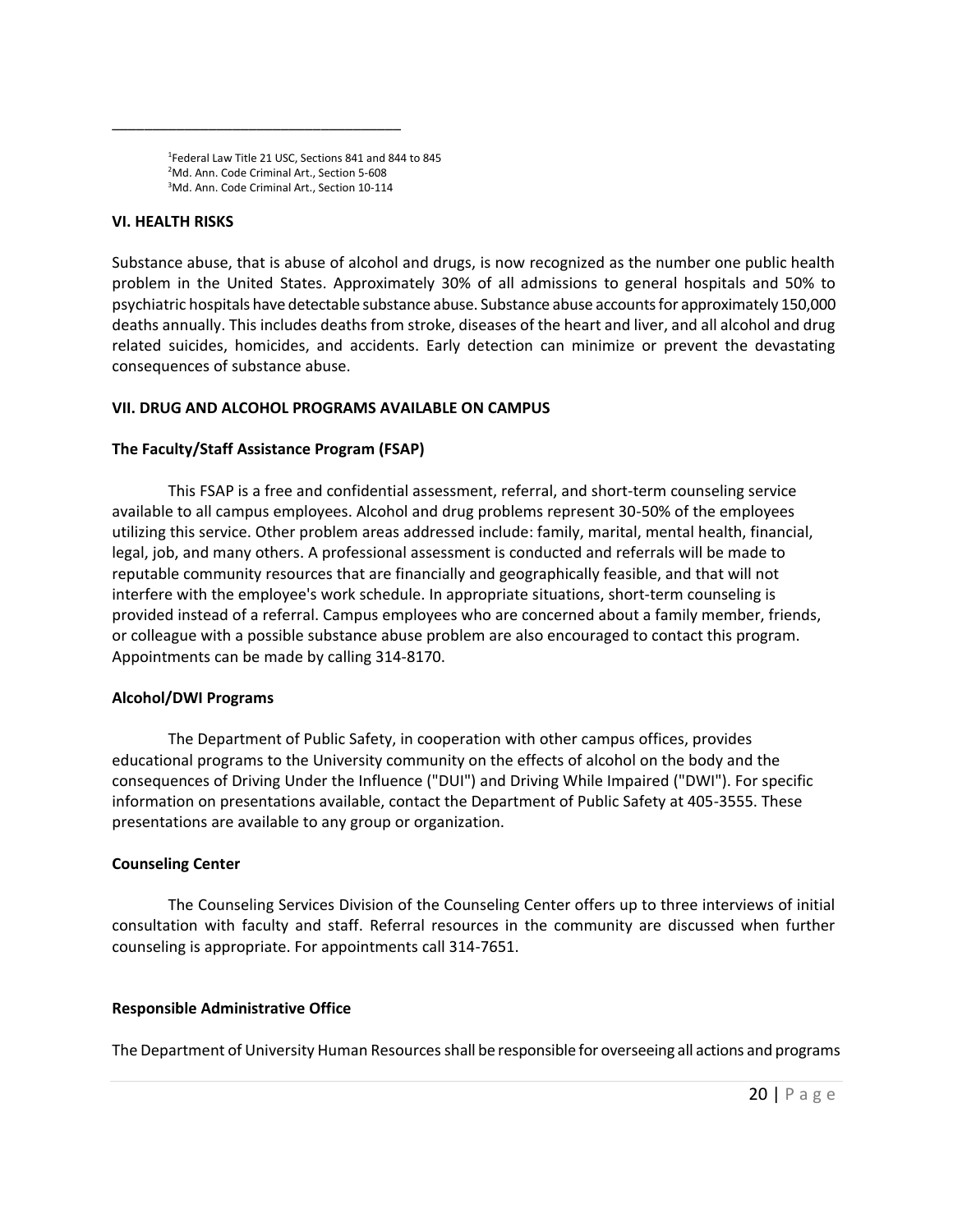relating to this policy. The Director of University Human Resources shall conduct a biennial review of the policy and its implementation to determine its effectiveness, make necessary changes and ensure that disciplinary sanctions are consistently enforced.

- \_\_\_\_\_\_\_\_\_\_\_\_\_\_\_\_\_\_\_\_\_\_\_\_\_\_\_\_\_\_\_\_\_\_\_\_\_\_\_\_\_\_\_\_ <sup>4</sup>Md. Ann. Code Criminal Art., Section 10-113
	- <sup>5</sup>Md. Ann. Code Criminal Art., Section 10-117
	- <sup>6</sup>Md. Ann. Code Art. 2B, Section 19-204
	- <sup>7</sup>Md. Ann. Code Art. 2B, Sections 19-202 and 19-204
	- <sup>8</sup>Md. Ann. Code Transportation Art., Section 21-902
	- <sup>9</sup>Md. Ann. Code Transportation Art., Sections 16-113(b)
	- <sup>10</sup>Md. Ann. Code Courts and Judicial Proceedings Art., Section 10-307(g)
	- <sup>11</sup>Md. Ann. Code Transportation Art., Section 11-174.1
	- 12Md. Ann. Code Transportation Art., Sections 21-902(c)(d)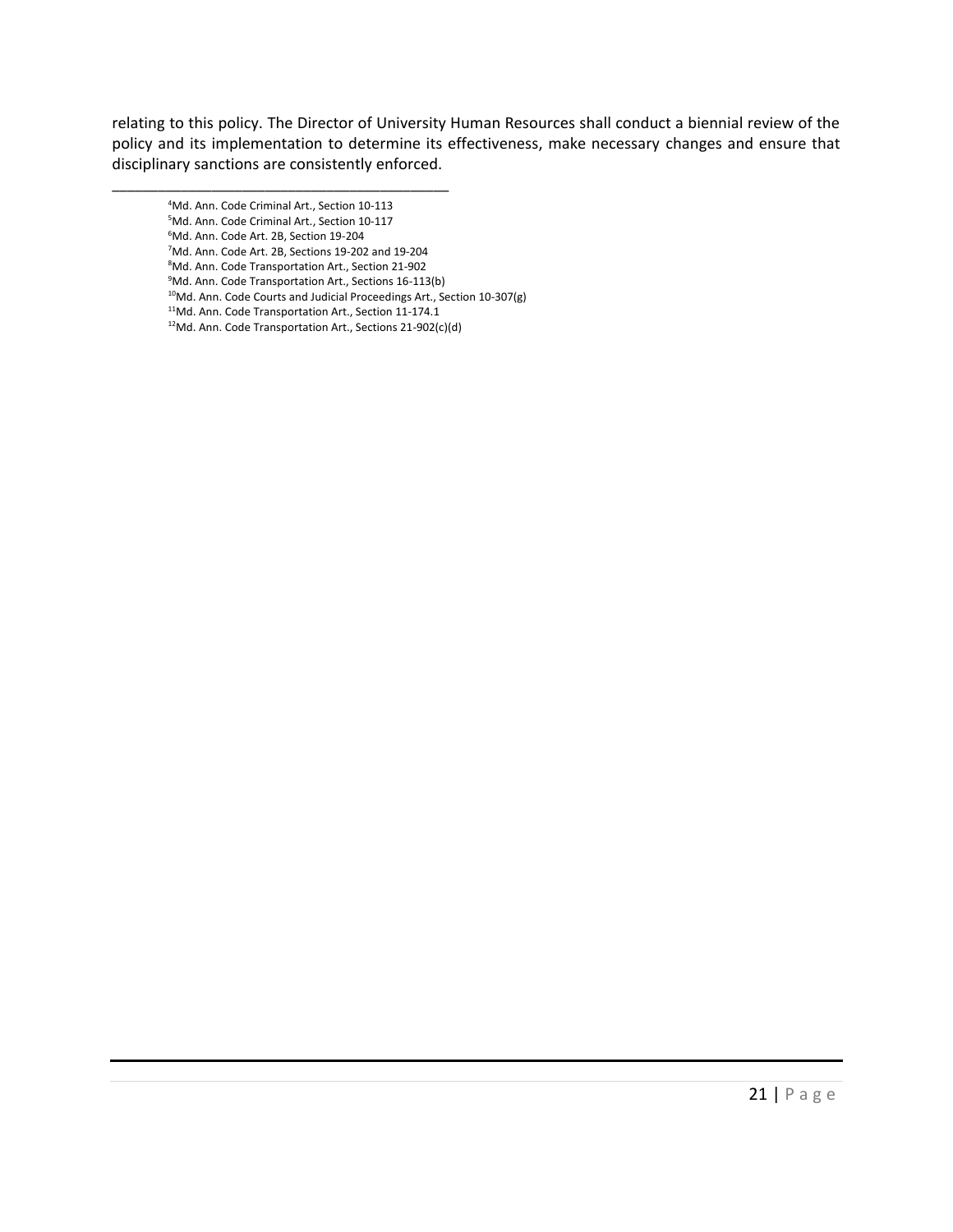**Appendix 2** – Student Annual Distribution Alcohol and Other Drug Policy and Resource Information

Document can be found online at [http://www.health.umd.edu/sites/default/files/AOD%20Policy%20And%20Resource%20Guide%202014-](http://www.health.umd.edu/sites/default/files/AOD%20Policy%20And%20Resource%20Guide%202014-2015.pdf) [2015.pdf](http://www.health.umd.edu/sites/default/files/AOD%20Policy%20And%20Resource%20Guide%202014-2015.pdf)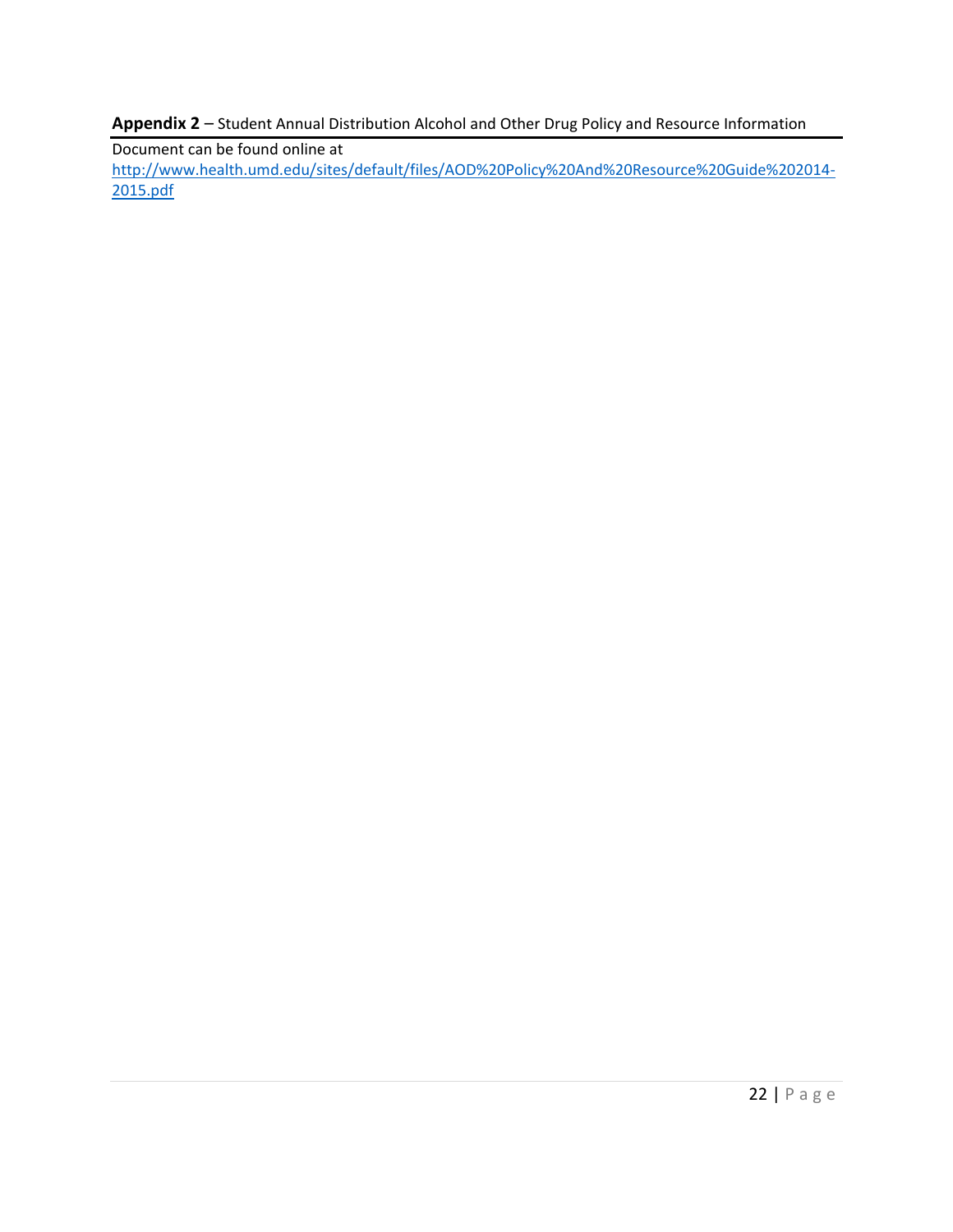# **STUDENT ALCOHOL AND OTHER DRUG POLICY AND RESOURCE GUIDE**

## **STUDENT ALCOHOL AND OTHER DRUG ABUSE POLICY**

The University of Maryland, College Park is dedicated to the pursuit and dissemination of knowledge. The illegal or abusive use of alcohol or other drugs by members of the campus community jeopardizes the safety of the individual and the campus community, and is inimicable to the academic learning process. The University of Maryland is therefore committed to having a campus that is free of the illegal or abusive use of alcohol or other drugs. In keeping with this commitment, it is the policy of the university that the illegal or abusive use of alcohol or other drugs is prohibited on or off university property or as part of university sponsored activities. Violation of the alcohol and other drug policies may result in university disciplinary action, as provided in the Code of Student Conduct.

# **A<sup>L</sup> CO HO <sup>L</sup>PO <sup>L</sup> ICIES**

**The Code of Student Conduct** prohibits use or possession of any alcoholic beverage under the age of 21 on University premises or University-sponsored activities; knowingly providing alcoholic beverages to a person known to be under the age of 21 on University premises or University- sponsored activities. These policies, generally described below and subject to amendment from time to time, are available for public inspection during normal business hours in the Office of Student Conduct.

**The Resident Life Alcohol Policy** controls the use, possession, or distribution of alcohol in campus residence halls. This policy prohibits the possession or use of alcohol by any student under the age of 21 or the furnishing of alcohol to a person known to be under the age of 21. It prohibits kegs, the sale of alcohol, and parties involving alcohol. Students of legal drinking age may consume alcohol in their rooms, suites, or apartments only.

**The Office of Campus Activities Alcohol Policy** controls the use, possession, or distribution of alcohol by students on university premises or at university sponsored activities. This policy prohibits the possession or use of alcohol by any student under the age of 21 or the furnishing of alcohol to a person known to be under the age of 21. Alcoholic beverages otherwise may not be possessed, consumed, or distributed at events occurring on university premises or at university sponsored events unless advance written approval has been obtained from the Office of Campus Activities.

**The university prohibits** the possession or use of kegs, beer balls, punch bowls, and other common containers of alcoholic beverages of a similar nature on university property, except for possession and use resulting from licensed purchases by the university's Department of Dining Services. Violation of university drug or alcohol policies, on or off- campus, may result in university disciplinary action, as provided in the Code of Student Conduct.

# **OTHER DRUGS POLICY**

The Code of Student Conduct prohibits on university premises or at university sponsored activities, the

- unauthorized distribution:
- possession for purposes of distribution;
- use; or
- possession of any controlled substance or illegal drugs. "Controlled substance" and "illegal drugs" prohibited under the Code are set forth in the Maryland Annotated Code Criminal Law Article Sections 5-401 to 5-406.

# **DISCIPLINARY SANCTIONS**

Sanctions for violations of university alcohol policies include expulsion, suspension, disciplinary probation, disciplinary reprimand, restitution, dismissal from university housing, housing probation, work or research projects, and restrictions on further use of university facilities. Students may be accountable to both civil authorities and to the university for acts which constitute violations of law and university policy.

**The standard penalty for first time possession or use of illegal drugs is a one year suspension and immediate housing contract termination, if applicable.** This penalty may be withheld contingent upon a period of random drug testing and completion of a substance abuse program. **The standard penalty for distribution of illegal drugs is expulsion.** Disciplinary action at the university will normally proceed during the pendency of criminal proceedings and will not be subject to challenge on the ground that criminal charges involving the same incident have been dismissed or reduced.

1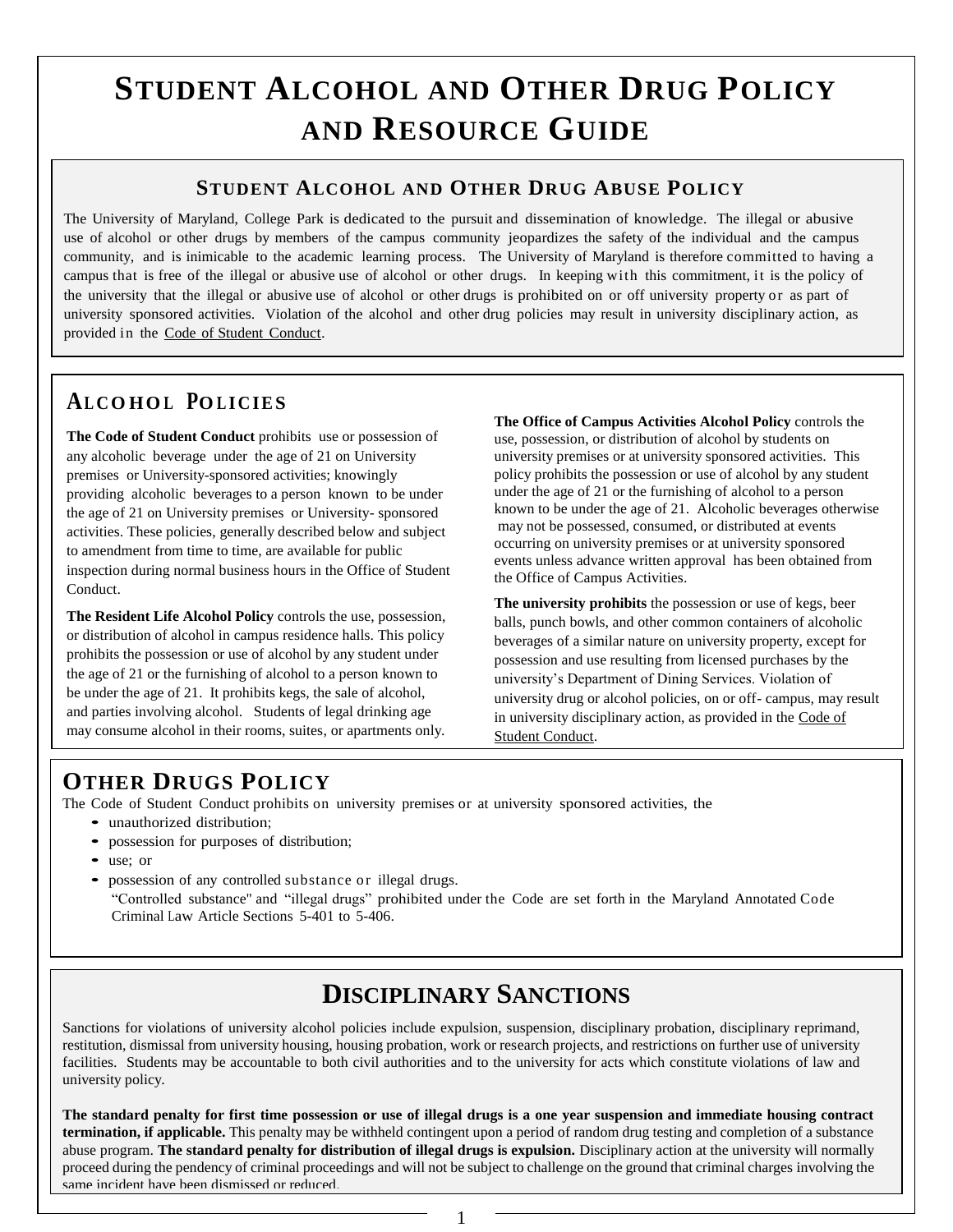# **PRO MO T IN G RESPO N <sup>S</sup> IBLE AC T IO N IN MED IC <sup>A</sup> L**

# **EMERGEN C IES**

#### **Purpose**

The health and safety of University students is of paramount concern. All members of the University community are encouraged to act in a responsible manner when an individual may require medical assistance by dialing 911 or 301.405.3333 or seeking a University or Department of Resident Life (DRL) official. It is recognized that in situations in which either a student summoning or requiring help is under the influence of alcohol and/or drugs, the threat of disciplinary sanctions for violating the University's alcohol and/or drug policy is a barrier to seeking help. As such, the University of Maryland will do all that it can to promote student health, safety, and well-being. Promoting Responsible Action in Medical Emergencies is a policy administered by the Office of Student Conduct (OSC) that will reduce barriers to seeking help in cases of alcohol- and/or drug-related emergencies by providing relief from administrative or disciplinary action on the part of the University if either a University official or other authority is contacted in a timely fashion.

#### **Policy**

- 1. A student in possession or under the influence of alcohol and/or drugs who summons medical emergency assistance for him/herself or on behalf of a fellow student experiencing a medical emergency will not face disciplinary charges under the *Code of Student Conduct or Residence Hall Rules* for the possession or use of alcohol and/or drugs, with the exception of the exclusions noted below. In lieu of disciplinary charges and as a condition of such relief, students handled under this policy will usually be required to be evaluated by the University Health Center (UHC) staff and successfully complete an approved alcohol and/or drug intervention program.
- 2. This policy also extends to the students for whom medical emergency assistance has been summoned.
- 3. A "summons" for medical emergency assistance is deemed to be contacting police, University staff or other officials designated emergency medical providers.

You may view the complete UNIVERSITY OF MARYLAND POLICY ON PROMOTING RESPONSIBLE ACTION IN MEDICAL EMERGENCIES by visiting the following link: [http://president.umd.edu/policies/v100j.html.](http://president.umd.edu/policies/v100j.html)

| <b>KNOW</b><br>the signs of alcohol poisoning     | Passed out<br>Unconscious or semiconscious<br>Cold, clammy skin, or pale bluish colored skin<br>$\bullet$<br>Vomiting while passed out and not waking up<br>Slow or irregular breathing                                                                                                                   |
|---------------------------------------------------|-----------------------------------------------------------------------------------------------------------------------------------------------------------------------------------------------------------------------------------------------------------------------------------------------------------|
| <b>CALL</b><br>for help                           | 911<br>(301) 405-3333 (University Police Emergency Number)<br>$\bullet$<br>(240) 432-6053 (Office of Fraternity & Sorority Life Duty Phone)<br>$\bullet$<br>(301) 314-9386 (University Health Center After Hours Nurse Line)<br><b>Resident Hall Service Desk</b>                                         |
| <b>CARE</b><br>for someone with alcohol poisoning | Get your friend to a safe place<br>Monitor breathing<br>$\bullet$<br>Don't leave your friend alone; Stay until help arrives<br>Turn your friend on their side to prevent choking on vomit<br>Find out how much alcohol was consumed, what was consumed, and if any other<br>$\bullet$<br>drugs were taken |

## **PHYSIOLOGICAL EFFECTS OF ALCOHOL**

- **Muscular system**: Normal muscular coordination is impaired.
- **Circulatory system**: Blood vessels dilate causing increased heat loss from the body. Circulation of blood to the heart is impaired.
- **Respiratory system**: Small doses initially stimulate the respiratory rate, but increased doses cause a dramatic decrease. This can be life threatening, especially if mixed with other depressant drugs.
- **Digestive system**: Secretions cause irritation of the stomach and a greater accumulation of fat deposits in the liver. Alcohol slows digestion and inhibits the absorption of vitamins.
- **Nervous system:** An initial relaxation at low doses is followed by mental confusion and uncontrolled mood swings at higher doses.
- **Hormone system**: Increased secretions of various hormones affect blood sugar levels, dilate pupils, and raise blood pressure.
- fetal alcohol syndrome (FAS), on a develop**jng** fetus<sub>a</sub> In<sub>d</sub>anales, **Reproductive system**: Alcohol overuse during pregnancy causes miscarriages, infant deaths, smaller, weaker newborns, and more problem pregnancies. Alcohol can have a toxic effect, known as alcohol can lower testosterone levels.

*Source: Information and Resource Guide, University of Oregon*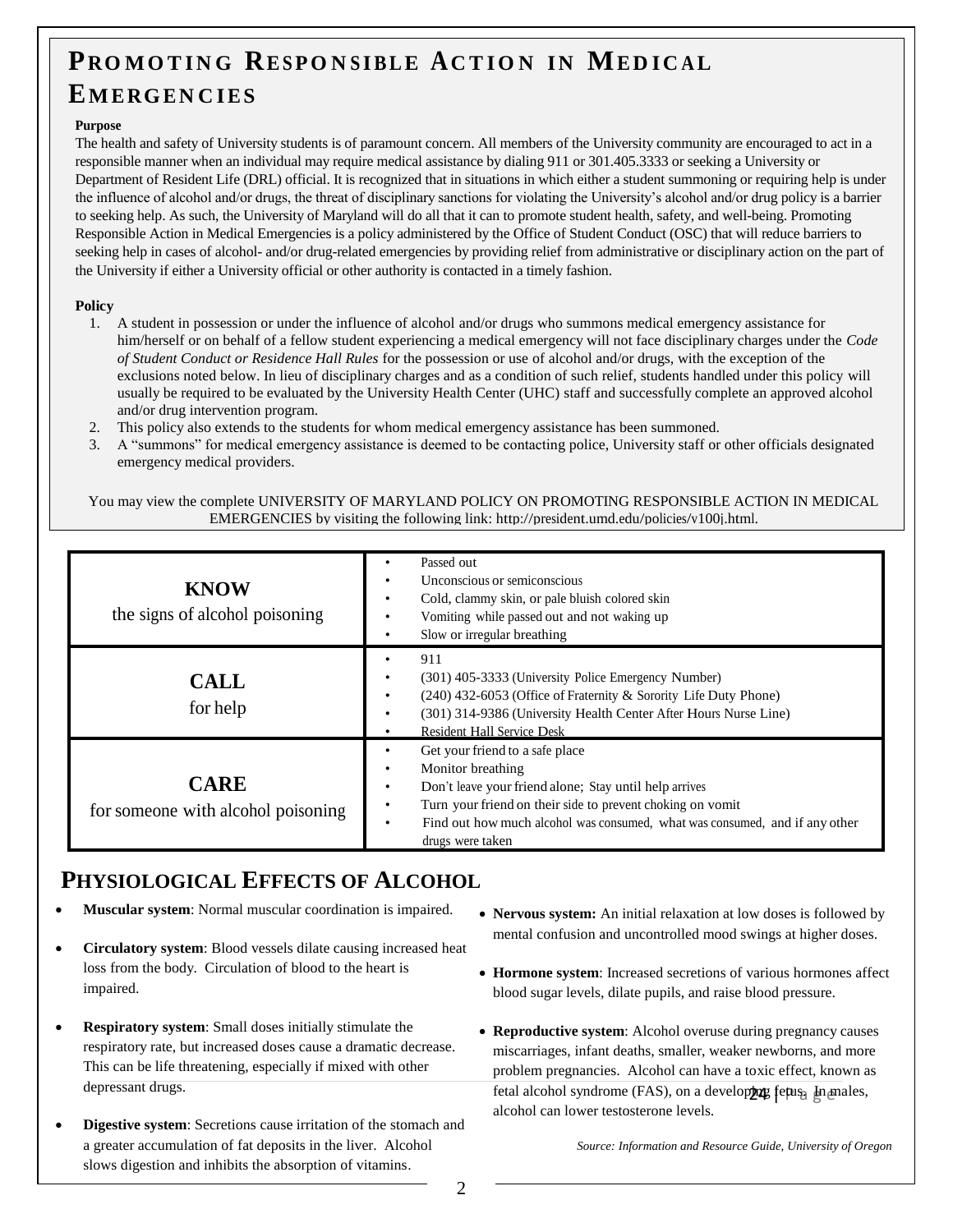# **HEALTH RISKS ASSOCIATED WITH ALCOHOL USE**:

Ethyl alcohol, the form of alcohol found in beer, wine, and liquor, is a psychoactive drug as powerful as even the most notorious drugs. It is classified as a central nervous system depressant, although its effects are often misinterpreted as stimulating.

Low doses limit inhibition and can facilitate social interactions, though it can also impair the judgment and coordination required to complete activities; such as safely operating a motor vehicle.

 Moderate to high doses cause marked impairments in higher mental functions and alter a person's ability to learn and remember information. Very high doses can cause respiratory depression and death.

About one in ten people will find it difficult to control consumption, will have continuing problems associated with its use, and will develop the disease of alcoholism. Even those who do not eventually develop alcoholism can experience and/or cause considerable harm to themselves, others, and the community. Individuals with a family history of chemical dependency face a higher chance of developing alcoholism or other forms of drug addiction.

Women who drink alcohol during pregnancy may give birth to infants with fetal alcohol syndrome. These infants have irreversible physical abnormalities and mental retardation. In addition, alcohol misuse has been found to be significantly related to the transmission of HIV and other sexually transmitted infections, unplanned pregnancy, fighting, assaults, vandalism, and the incidence of acquaintance rape and other crimes.

# **LOCAL, STATE, AND FEDERAL LAW DESCRIPTIONS RELATING TO ALCOHOL AND OTHER DRUG USE**

Students and employees at the University of Maryland at College Park are subject to federal, state, and local laws for the possession and distribution of illegal drugs.

 $\overline{a}$ 

Federal law states that it is unlawful to possess controlled substances including marijuana, cocaine, LSD, PCP, heroin, designer drugs, etc. (1) If the substance is cocaine, or contains a cocaine base, the penalty for simple possession is a fine and/or imprisonment from 5 to 20 years.

In February 2000, a law was enacted to categorize gamma hydroxybutyrate (GHB), also known as a "date rape drug," as an illegal drug. This means that anyone possessing, manufacturing, or distributing GHB may face up to a 20-year penalty.

For other illegal drugs, the penalty for simple possession is a fine of at least \$1000 and/or imprisonment up to 3 years. The penalties increase if the possession includes intent to manufacture, distribute, or dispense a controlled substance, especially if done near a public or private elementary, vocational, or secondary school or a public or private college or university. Additionally, any person who violates this law shall be liable for an amount up to \$10,000 in civil penalties.

In addition to Federal laws, the State of Maryland has its own laws dealing with distribution, manufacturing, and possession of controlled substances.

For instance, any person who unlawfully manufactures or distributes any narcotic drug may be fined up to \$25,000 and may be imprisoned for up to 20 years for a first offense. (2)

Students and employees at Maryland are subject to state and local laws for drinking and obtaining alcohol. It is illegal in the State of Maryland for any person under 21 to drink alcohol. (3) It is also illegal for a person under 21 to falsify or misrepresent his or her age to obtain alcohol, or to possess alcoholic beverages with the intent to consume them. (4) It is also illegal in most situations to furnish alcohol to a person under 21. (5) The penalty is a fine of up to \$500 for a first offense, and up to \$1000 for repeat offenses.

In addition, state law dictates that it is illegal to possess alcohol in an open container in any parking lot of any shopping center or retail store, unless given permission by the owner. The penalty is a fine of up to \$100. (6)

It is also illegal to consume alcohol on any public property or highway unless authorized by the governmental entity which has jurisdiction over the property, with penalties including a fine of up to \$100. (7)

Students and employees are also subject to state and local laws governing drinking and driving. A person may not drive or attempt to drive while under the influence of alcohol. (8) Individuals under 21 with a B.A.L. of only 0.02 (approximately 1 drink) will be charged with a violation of restricted license and result in suspended license until the age of 21. (9)

Any individual with a B.A.L. of 0.08 will be presumed to be driving under the influence. An individual with a B.A.L. of 0.10 or more shall be determined to be under the influence of alcohol per se (10). Any of these violations will result in fines, imprisonment, or both.

It is also unlawful to drive while impaired by any Controlled Dangerous Substance whether or not it is illicit (prescribed or unlawfully obtained). (11) A person can still be charged with these violations even though they possess a driver's license from another state.

- 1. Federal Law 21 USCA/sections 841 and 844 to 845a (1990)
- 2. Md. Code Criminal Art. Section 5-608
- 3. Md. Code Criminal Art. Section 10-114
- 4. Md. Code Criminal Art Section 10-113
- 5. Md. Code Criminal Art. Section 10-117
- 6. Md. Ann. Code Art. 2B, Section 19-204
- 7. Md. Ann. Code Art. 2B, Section 19-204
- 8. Md. Code Transportation Art. Sections 21-902
- 9. Md. Code Transportation Art. Sections 16-113(b)
- Sections 21-9025 | P a g e 10. Md. Ann. Code Transportation Art.
- 11. Md. Code Transportation Art. Sections 21-902 (c) and (d)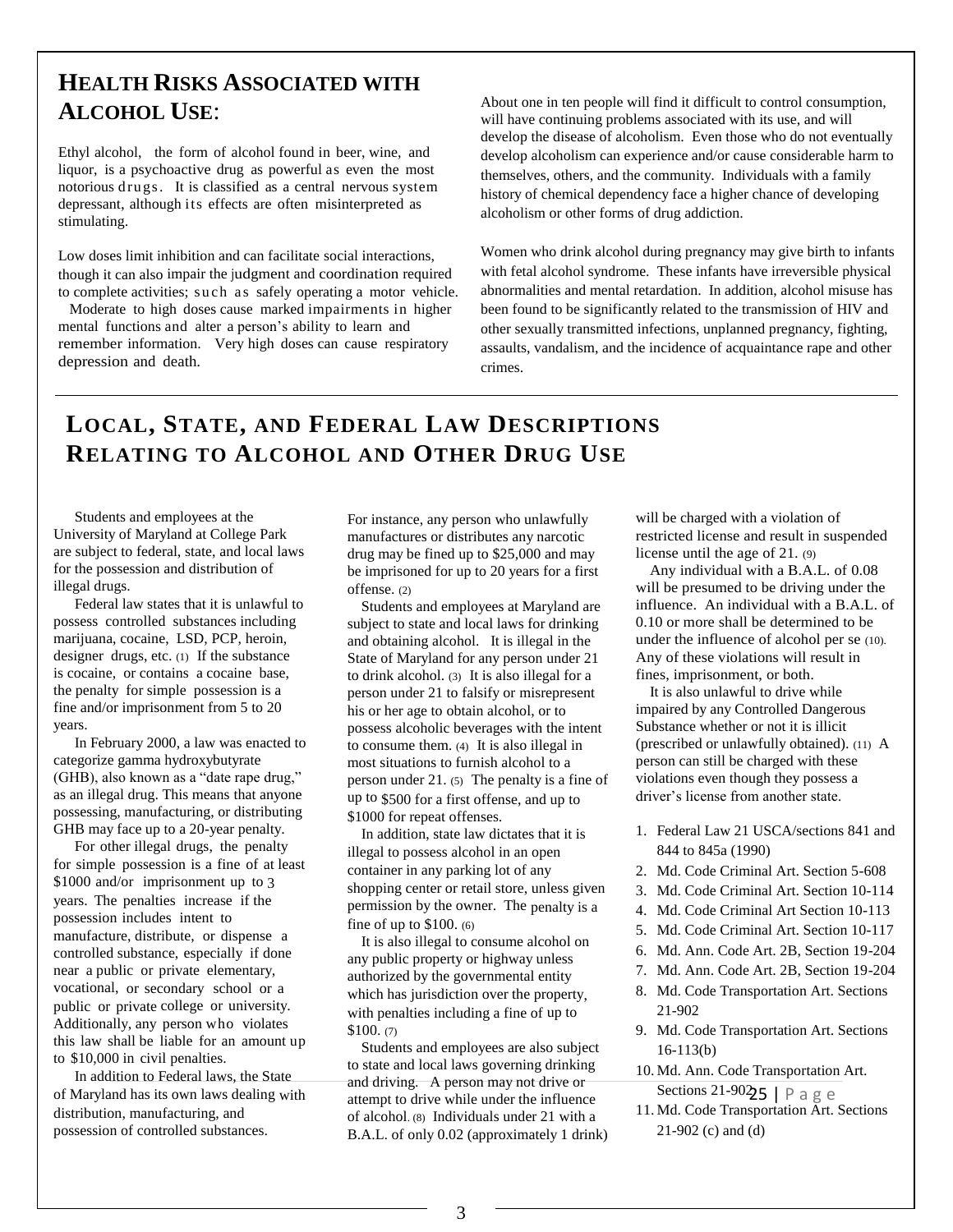# **HOW WILL ALCOHOL AFFECT YOU?**

The same amount of alcohol can affect different people in different ways. Here are some factors which determine the way alcohol will affect you.

**How fast you drink**. If you sip a drink and do not have more than one drink per hour, the alcohol is less likely to build up in the bloodstream.

**What type of beverage you drink.** A 12oz. can or bottle of beer, a 5oz. glass of wine, 1oz. of liquor, and 1.5oz. of grain alcohol have the same alcoholic content. However, wine and beer are absorbed less rapidly than straight liquor. Mixing alcohol with water or juice will slow abruption into the circulatory system while mixing with carbonated beverages may increase absorption.

**Whether or not you have eaten.** Eating, especially high protein foods like cheese and meats, will slow down the absorption rate

**How much you weight.** The same amount of alcohol has a greater effect on a lighter weight person than it does on a heavier one.

**If you are a woman.** Women have less of the enzyme that metabolizes alcohol than men, and have more fat and, therefore, less water in their bodies to dilute alcohol. These factors can lead to greater impairment.

**Your mood, attitude, and drinking experience** can determine the impact alcohol will have on your body. If you are tired or upset, alcohol will have a stronger impact than usual.

*Adapted from the University of Delaware's "Alcohol and the Residence Hall Community."*

# **HEALTH RISKS ASSOCIATED WITH DRUG USE**

#### **NARCOTICS**

Drugs included in this classification include opium, morphine, codeine, heroin, oxycontin, methadone, percodan, percocet, and other opium derivatives and synthetics.

 Narcotics are the most physically addictive illicit drugs. The first or second administration of narcotics results in a tremendous euphoric feeling that cannot be repeated due to the rapid development of tolerance to the drug. This leaves the user with high cravings and low benefits from continued drug use. The user must continue ingesting the drug in order not to develop withdrawal symptoms. A major physical risk associated with the use of narcotics is sudden death resulting from respiratory arrest. Other risks include infection due to IV drug use. Psychologically, cravings for narcotics can be severe.

#### STIMULANTS

using cocaine.

Drugs included in this classification include cocaine (e.g. coke, crack), methamphetamine, Ritalin/adderall, amphetamines (speed), high doses of caffeine and other stimulants. Cocaine has been known to cause sudden death by causing the heart to beat in an abnormal rhythm resulting in a heart attack. The heart attack can be sudden and unexpected and can occur at anytime when a person is

Stimulants can cause a person to become emaciated, resulting from an increased metabolism and an extremely decreased appetite. Psychologically, cocaine and most amphetamines are extremely addictive and affect the pleasure center of the human brain. Stimulant intoxication can lead to visual, auditory, and tactile hallucinations and delusional type thinking. After a person develops dependence upon cocaine or an amphetamine, sudden or gradual cessation in use can cause markedly diminished interest or pleasure in most daily activities. Fatigue, insomnia, and feelings of worthlessness are also common and can possibly result in suicide attempts.

#### HALLUCINO GENS

Drugs in this classification include LSD (acid), mescaline (peyote), mushrooms (psilocybin), amphetamine variants (ecstasy), and other hallucinogens. The greatest short-term risk associated with ecstasy is dehydration and overheating. Additionally, consequences that ecstasy may have on the brain include depression, anxiety, and effects on the brain's ability to think and store memories.

The greatest risk associated with LSD use is a "bad trip." A bad trip can occur at any time, even occurring in individuals who have used the drug many times.

A bad trip is a psychological reaction to the ingestion of LSD and is primarily based upon the user's mindset and environment at the time of administration. A bad trip can result in extreme paranoia, panic attacks, a loss of self-control, and in extreme cases permanent psychosis or even death.

#### **DEPRESSANTS**

Drugs in this classification include Rohypnol and other barbiturates, benzodiazepines, xanax, valium, GHB, and other depressants including alcohol. Depressants produce rapid tolerance. Severe withdrawal, including seizures and death, can occur if depressant use is immediately stopped. Depressants also can cause sudden death by respiratory arrest or by stroke resulting from a marked increase in blood pressure. Mixing alcohol with other depressants can be lethal.

#### **CANNABIS**

 $\frac{1}{2}$  functioning. Chronic marifulana use can Drugs in this classification include: marijuana, tetrahydrocannabinol (THC), hashish, and hashish oil. The most severe consequences of cannabis use affect brain result in changes in perception, motor activity, sensation, emotional response, motivation, memory and states of awareness.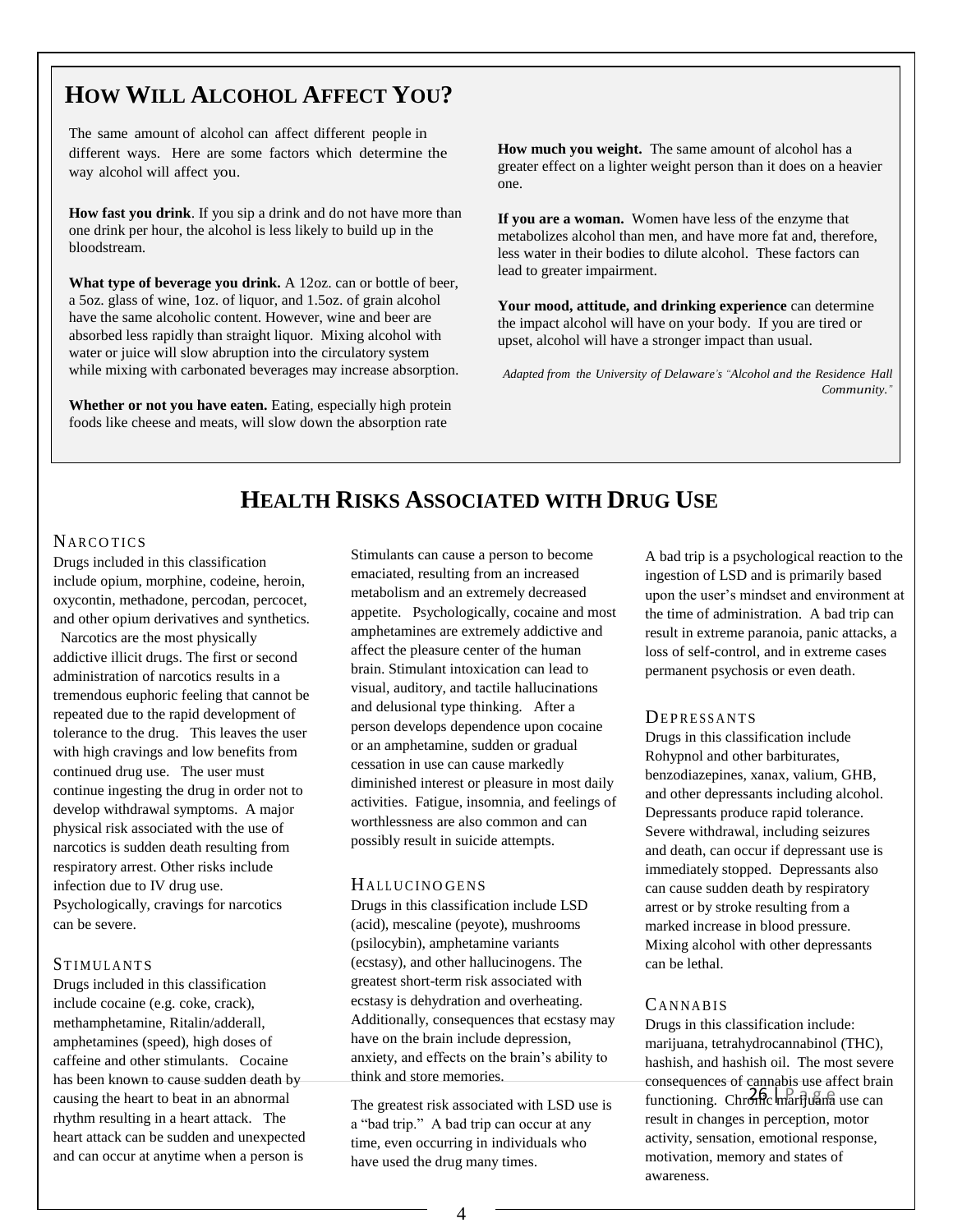#### INHALANTS

Inhalants include a wide variety of breathable chemicals that produce mind-altering results. The three major subcategories of inhalants include volatile solvents, aerosols, and anesthetic. The most commonly abused inhalants are gas, glue, paint, and nitrous oxide (including whippets). A major physical consequence in inhalant use is sudden death occurring from heart beat irregularities. Inhalants produce an inebriation effect with associated bizarre thoughts, dizziness, numbness and a lack of coordination. The intoxicated person will have problems performing even the most mundane tasks, and serious accidents can result.

Long term effects can include brain damage, poor concentration, and memory loss.

#### PHENCYCLIDINE/KETAMINE

These drugs form a distinct category of their own because the effects produced are unlike any other drugs. Ketamine ("Special K") and Phencyclidine (PCP) act similarly to a hallucinogen, in some respect. In other respects they act similarly to that of a central nervous system (CNS) stimulant as well as a CNS depressant. Among their side effects are delirium, visual disturbances, hallucinations and severe violence. Some evidence of long-term memory disorders and psychological

disturbances resembling schizophrenia also has been linked to the use of these drugs.

#### **NICO TINE**

Nicotine is the powerfully addictive substance in tobacco that can "hook" a user in as few as three cigarettes. Short- term health effects related to smoking can include wheezing, coughing, frequent colds, and decreased senses of smell and taste. Smoking can also trigger asthma symptoms. Long-term health effects can include chronic bronchitis, lung cancer, or cancer of the mouth, throat, bladder, pancreas, or kidney.

## **WHAT TO DO WHEN YOU ARE CONCERNED ABOUT A FRIEND OR LOVED ONE**

Start by recognizing that helping someone with an alcohol or other drug problem is a difficult and often frustrating task. You won't win any popularity contests when you bring up this subject. Take strength from the hope that, once into recovery, this person will recognize that you helped to save his or her life.

Learn the basic facts about alcohol and other drugs, substance abuse, chemical dependency, and how it affects others. Allow the person to accept responsibility for his/her own behavior. Don't cover up for the person or make excuses for the person's behavior. What might appear to be "helping out" will only make it more difficult for your friend or family member to recognize that help is needed.

Communicate your concerns to the person in a caring, non-judgmental way. Your message should be "I care about you as a person." Some suggestions for you to say:

- "I can't ignore this because you are my friend and you are important to me."
- "It scares me when you drink or use drugs and you can't remember things you've said or done."
- "Last week you drove home drunk and that scared me."

Discuss your concerns with a professional. Ask about setting up a crisis or family intervention. This is a caring, non-judgmental way to help your friend or family member recognize that there is a problem. Avoid any attempt to set limits for or directly control your friend or family member's use of alcohol and other drugs. Efforts of this type will very likely fail causing frustration, anger, and hopelessness for all involved. The focus of any attempts to address this situation with the problem user should be to help that person access some form of counseling or treatment.

By speaking to a counselor and/or attending Al-Anon, Nar-Anon, ACOA, or Co-Dependents Anonymous meetings you will get the support and understanding you need to cope with the feelings of anger, depression, and frustration that accompany being closely involved with a problem user.

#### **"WHAT IS ALCOHOLEDU?"**

interactive, online program designed to inform students about the effects of alcohol use on the body, mind, perceptions and As part of the University's comprehensive alcohol prevention campaign all incoming first year students will be required to complete AlcoholEdu, an online course designed to educate students about alcohol and its affects. AlcoholEdu is an behaviors. The research based course provides students with accurate information in a non-judgmental tone and provides personalized feedback that encourages students to consider their own drinking decisions and those of their peers.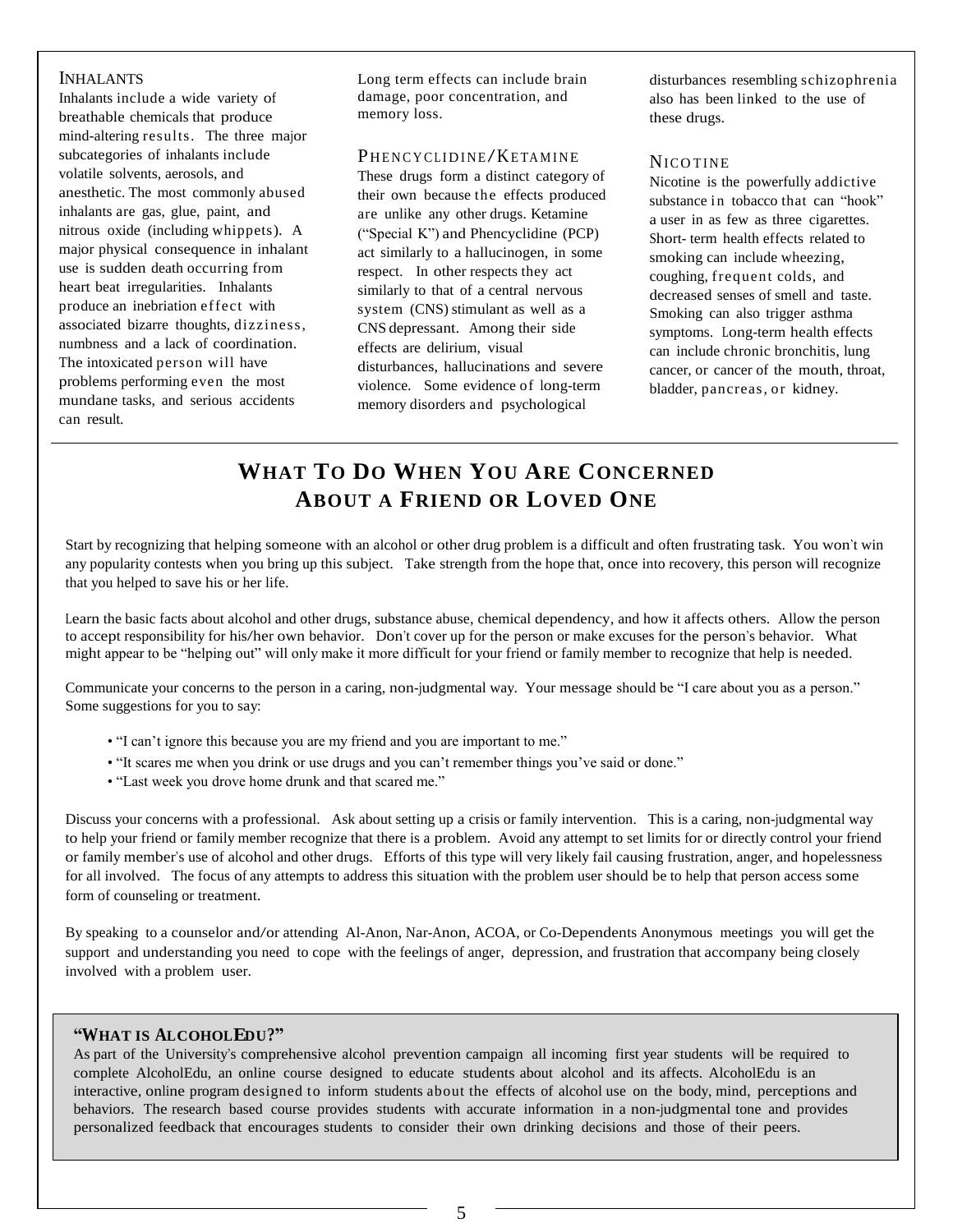# **UNIVERSITY HEALTH CENTER SUBSTANCE ABUSE PROGRAMS**

#### **CHOICES**

ALCOHOL AND OTHER DRUG PEER EDUCATION PROGRAM

In this program, students participate in a three credit course in which they are trained to present workshops to other students on a variety of alcohol and other drug topics. The workshops are informal discussions led by peer educators that last approximately 45-60 minutes. Workshops can be requested by any campus organization, residence hall, or faculty member. Peer educators are also involved in promoting alcohol-free activities. To find out more about the program, call (301) 314-8123.

#### ASSESSMENT AND REFERRAL SERVICE

This service provides students an opportunity to meet individually with a professional counselor and discuss concerns they may have about their own, a friend's, or a family member's use of alcohol and/or other drugs. These issues are explored in a non-threatening manner, and student's confidentiality is always insured. When appropriate, referrals to campus or community prevention and treatment programs can be arranged. To discuss your situation, call (301) 314-8106.

#### SUBSTANCE ABUSE COUNSELING

This addictions/counseling program has been established specially to work with college students experiencing problems with or related to their use of alcohol and/or other drugs. The program includes individual and group counseling, 12-step support group meetings, education, and coordination with other treatment professionals. For information, please call (301) 314-8106.

#### HEALTHY TERPS PROJECT

The Healthy TERPS Program has the goal of reducing the high-risk drinking and associated negative consequences for Maryland students through the use of brief motivational interventions with students. Participants will complete a brief online alcohol assessment through the use of e-CHUG (electronic Check-Up to Go) before meeting with the project coordinator for a 15-30 minute discussion about their current drinking habits and goals as students at Maryland. All students are eligible to participate in the program. For more information or to schedule a meeting, please call (301) 314-8106.

#### DRUG TESTING

For those individuals who are required to be drug tested (by either the court system, employers, attorneys, treatment providers, or the Office of Student Conduct) the University Health Center offers confidential urine collection and drug screening. The cost for this service depends on the type of tests necessary. For more information, contact the Drug Test Administrator at (301) 314-8106.

#### SMOKING CESSATION

Group classes, individual counseling, and self-help materials are available for smokers who wish to quit. Smokers can learn more about their smoking behavior, the best strategies for quitting, and measures to avoid relapse. For more information, call (301) 314-9629

#### SUBSTANCE ABUSE INTERVENTION PROGRAM

This early intervention and education program is intended for UMCP students who have been charged with an alcohol or other drug-related violation (other than DUI or DWI) of campus judicial policy or state law. The program focuses on alcohol and other drug information, values clarification, and dealing with the consequences of misuse. There is a charge for the service. To enroll or obtain more information, call (301) 314-8106.

| Do you or does someone you know:                                                                                             |
|------------------------------------------------------------------------------------------------------------------------------|
| Yes/No<br>$\Box$ 1. Drink or use other drugs to forget about problems?                                                       |
| П<br>2. Drink or use other drugs to feel relaxed or comfortable around other<br>people?                                      |
| 3. Have family members with alcohol or other drug problems?                                                                  |
| 4. Have conflicts with friends after drinking or using other drugs?                                                          |
| l 1<br>5. Ever feel guilty about drinking, drug use, or behavior when under the<br>influence of alcohol or other drugs?      |
| $\Box$ 6. Ever have trouble remembering what was done or said while drinking or<br>using other drugs?                        |
| ⊔<br>$\Box$ 7. Ever get drunk or high after making a conscious decision to stay<br>sober/straight?                           |
| $\blacksquare$<br>$\Box$ 8. Drink until there is nothing left to drink, or use other drugs until the<br>supply is exhausted? |
| - 1<br>$\Box$ 9. Ever miss a class because of a hangover?                                                                    |
| - 1<br>10. Sometimes feel like your drinking or drug use is getting out of control?                                          |

An and the property of the second three or three or three of the three of the three of the three of the three o<br>And the second three or three or the three or three or three or three or three or three or three or three or t alcohol or other drug problem, please call (301)314-8106. **For help for yourself or a friend or family member with an**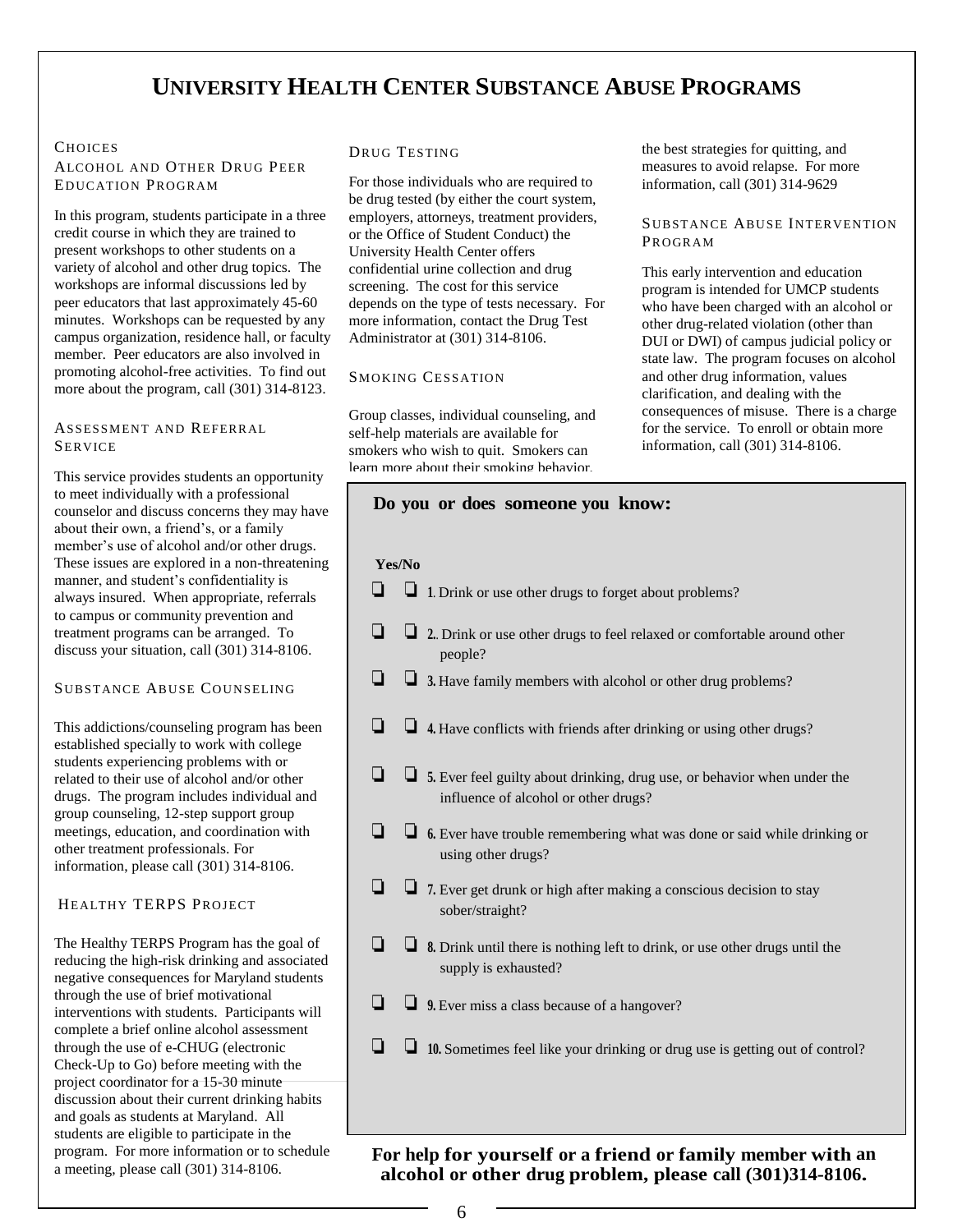#### DUI/DWI INTERVENTION PROGRAM

This 12 or 26 hour program is intended for UMCP students and community members who have been arrested or convicted of D.W.I. or D.U.I. It focuses on alcohol-related problems that are common to college students. Most lawyers recommend that students facing charges enroll in this type of program prior to going to trial. There is a change for these programs. To obtain more information, call (301) 314- 8106.

#### INTERNSHIP PROGRAM

Undergraduates and graduate students interested in the substance abuse field are recruited each year as interns to the

department. Opportunities include clinical, education, and administrative experiences. At a minimum, counseling interns must be enrolled in an appropriate master's program. For more information, contact (301) 314-8126.

#### **GENERAL INFORMATION**

For more information about any of the above programs, please call (301) 314-8106 or view our website at: [http://www.health.umd.edu/mentalhealth/sub](http://www.health.umd.edu/mentalhealth/substanceuse)

[stanceuse](http://www.health.umd.edu/mentalhealth/substanceuse)

# e-CHUG

Electronic Check-Up to Go

When was your last check-up? *Take 10 Minutes* and Find Out How You Compare

The University of Maryland Alcohol Coalition is pleased to be able to offer a new service for Maryland students. Through a brief, anonymous survey, students can see how their current alcohol use compares to other Maryland students.

www.echug.umd.edu

## **INTERVENTION OPTIONS**

#### **Residential and Outpatient Treatment Programs**

Long term residential treatment programs provide 24-hour care. Treatment facilities may use a combination of individual therapy, group therapy, and a 12-step treatment approach.

#### **Therapeutic Communities**

Therapeutic communities provide residential programming from 6 to 12 months.

#### **Short-Term Residential Treatment**

Short term residential programs are brief and may take place over 28 days. Group, individual therapy, and a modified 12-step approach may be utilized. It is normally expected that the client continue outpatient treatment after completing a short term residential program.

#### **Outpatient Programs**

Outpatient programs can vary in length; these programs typically include educational groups, group therapy, urinalysis testing, and a modified 12-step treatment approach.

#### **Support Groups: Alcoholics Anonymous**

Alcoholics Anonymous is a fellowship of men and women who share their experience, strength and hope with each other that they may solve their common problem and help others to recover from alcoholism. The only requirement for membership is a desire to stop drinking. There are no dues or fees for A.A. membership. Go to: **[www.aa.org](http://www.aa.org/)** or **[www.aa-dc.org](http://www.aa-dc.org/)**, or call 202.966.9115.

#### **Al-Anon**

Adapted from Alcoholics Anonymous to help families and friends of alcoholics recover from the effects of living with the problem drinking of a relative or friend. Go to **www.al-anon.org**, or call 202.635.2023

#### **Narcotics Anonymous**

Narcotics Anonymous is a fellowship of men and women for whom drugs have become a major problem. Members share their successes and challenges in overcoming active addiction and living drug-free productive lives. Go to: [www.na.org.](http://www.na.org/) or locally, go to: <http://portaltools.na.org/portaltools/MeetingLoc/> or call: 202.399.5316, 1.800.543.4670.

#### **Marijuana Anonymous**

Marijuana Anonymous is an internet resource for individuals seeking support, information, and recovery from marijuana addiction. Go to [www.ma-online.org](http://www.ma-online.org/)

other 12-Step meetings include, but are not limited to, issues of addiction to food (Overeaters Anonymous and Recovery from Food Addiction), gambling (Gamblers Anonymous), relationships (Codependents Anonymous), and sexual abuse (S-Anon).